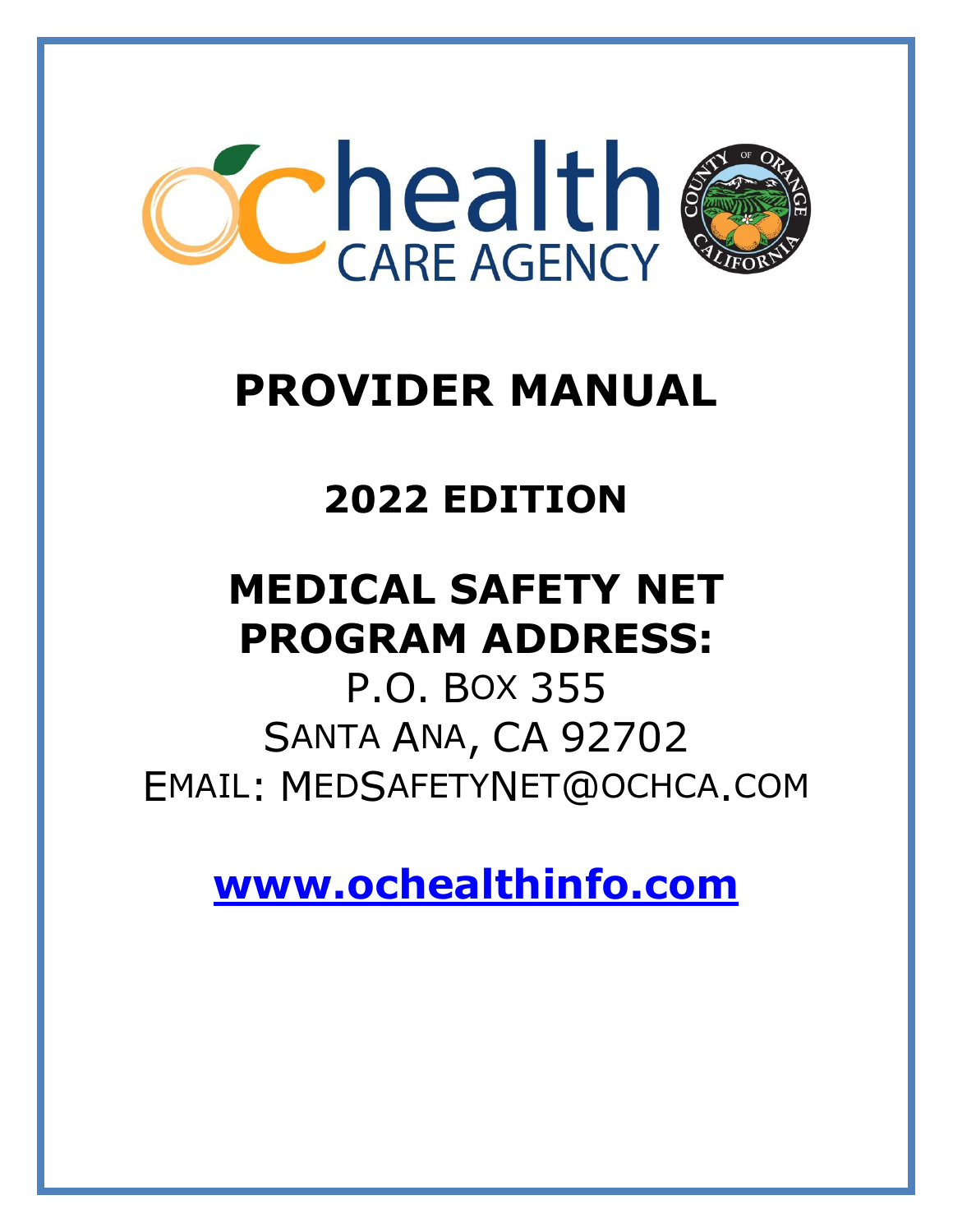## **TABLE OF CONTENTS**

## **Page**

| Ι.  |    |                                                         |
|-----|----|---------------------------------------------------------|
| II. |    | MEDICAL SAFETY NET (MSN) PROGRAM FACILITIES  3          |
|     |    |                                                         |
|     |    |                                                         |
|     |    | 2. Contracting Emergency Department (ED) Hospitals  3   |
|     |    |                                                         |
|     |    |                                                         |
|     |    |                                                         |
|     |    |                                                         |
|     |    |                                                         |
|     |    |                                                         |
|     |    |                                                         |
|     |    | IV. MSN PROGRAM COVERED and EXCLUDED SERVICES           |
|     |    |                                                         |
|     |    |                                                         |
| V.  |    | MSN PROGRAM CO-PAYMENTS and COLLECTION EXCEPTIONS  9    |
|     |    | A. ED Hospital, Patient Transfer, Ambulance Services 10 |
|     |    |                                                         |
|     |    |                                                         |
|     |    |                                                         |
|     |    |                                                         |
|     |    |                                                         |
|     | C. |                                                         |
|     |    | D. Durable Medical Equipment (DME) Billing  14          |
|     | Е. |                                                         |
|     | F. |                                                         |
|     |    |                                                         |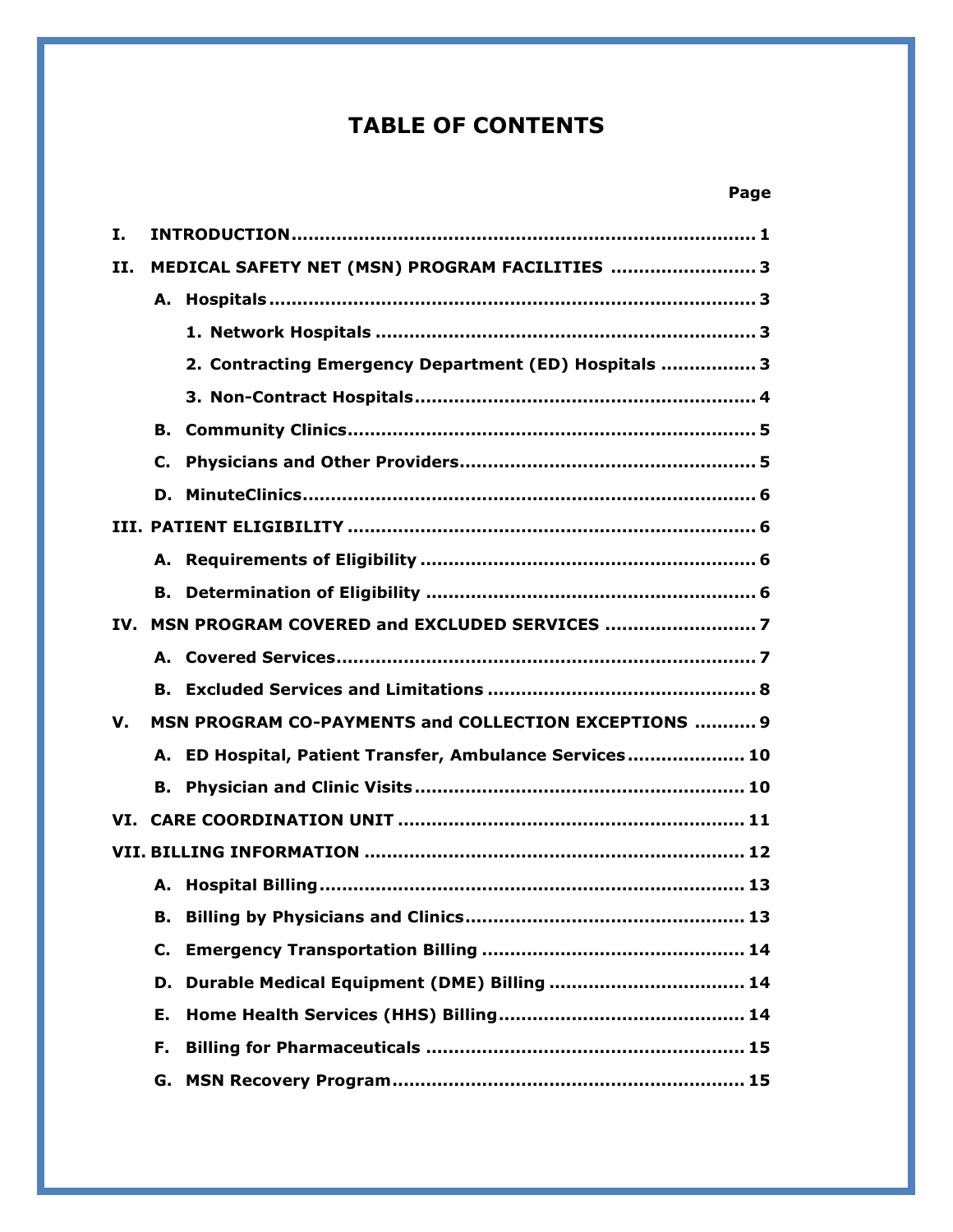## **APPENDICES**

| B. MSN Program Scope and Benefit Limitations  18         |
|----------------------------------------------------------|
| C. MSN Program Exclusions by Diagnosis (ICD-10) Code  20 |
| D. MSN Program Exclusions by Procedure (CPT) Code  21    |
|                                                          |
|                                                          |
|                                                          |
| H. Permanent Residents Under Color of Law (PRUCOL) 27    |
|                                                          |
|                                                          |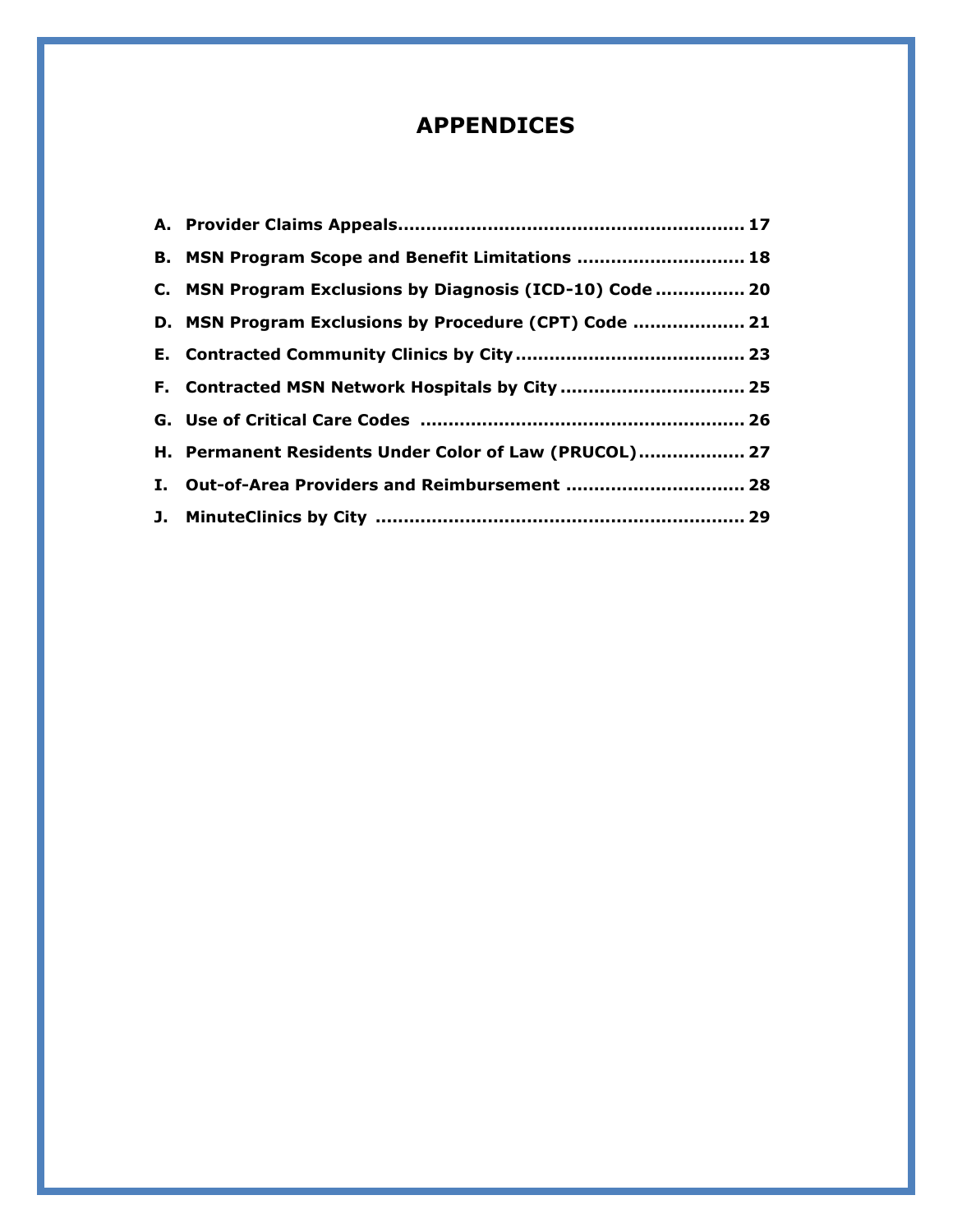## **I. INTRODUCTION**

The Medical Safety Net (MSN) Program was established in January 2014 by the County of Orange Board of Supervisors under the direction of the OC Health Care Agency to meet Orange County's obligations under California Welfare and Institutions Code Section 17000.

The MSN Program delivers care through a partnership between the County of Orange and the private medical community. This program provides services that are medically necessary to protect life, prevent significant disability, or prevent serious deterioration of health.

All MSN enrollees will choose a community clinic during the MSN application process to coordinate all necessary follow-up care. The enrollee's assigned clinic is generally the only provider (other than the hospital emergency room) who does not need authorization to provide care.

MSN enrollees may change their assigned community clinics once during their eligibility period.

Services provided by a clinic where the member is not assigned, will not be covered unless prior authorized by the MSN Program.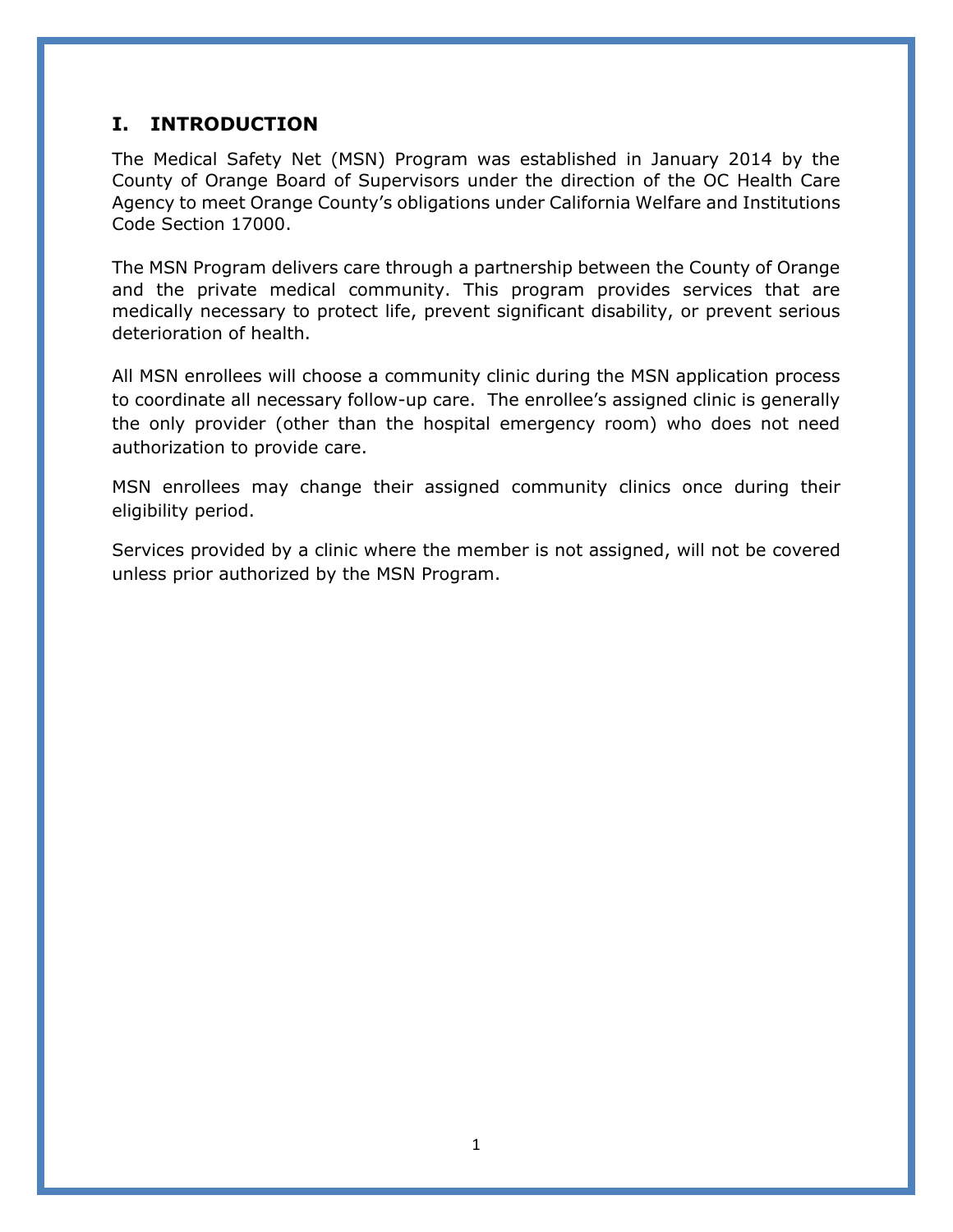## **Important MSN Contact Information**

#### **MEDICAL SAFETY NET (MSN) Program Patient Eligibility Online Verification [www.ocmsipov.com](http://www.ocmsipov.com/)**

**Medical Safety Net (MSN) Program** Patient/Provider Relations/Fraud and Recovery P. O. Box 355 Santa Ana, CA 92702

| <b>Providers Only</b> | $(714)$ 834-3557   |
|-----------------------|--------------------|
| <b>Patients Only</b>  | $(714) 834 - 5211$ |

#### **Fiscal Intermediary/Claims Processing/Recovery Agent Services**

**Advanced Medical Management, Inc.**  Attention: MSN Program P. O. Box 3689 Long Beach, CA 90853 Phone: (800) 206-6591

#### **MSN Program Care Coordination Unit (CCU)/Inpatient Authorization/Outpatient Authorization**

Traditional Authorization Fax: (714) 564-0959 Electronic Fax (E-Fax): (714) 564-0432

Main Line: (714) 834-3557

or MSNRightfax@ochca.com

#### **Pharmacy Benefits Manager**

ProCare Rx 1267 Professional Parkway Gainesville, GA 30507

Customer Support Line: (800) 699-3542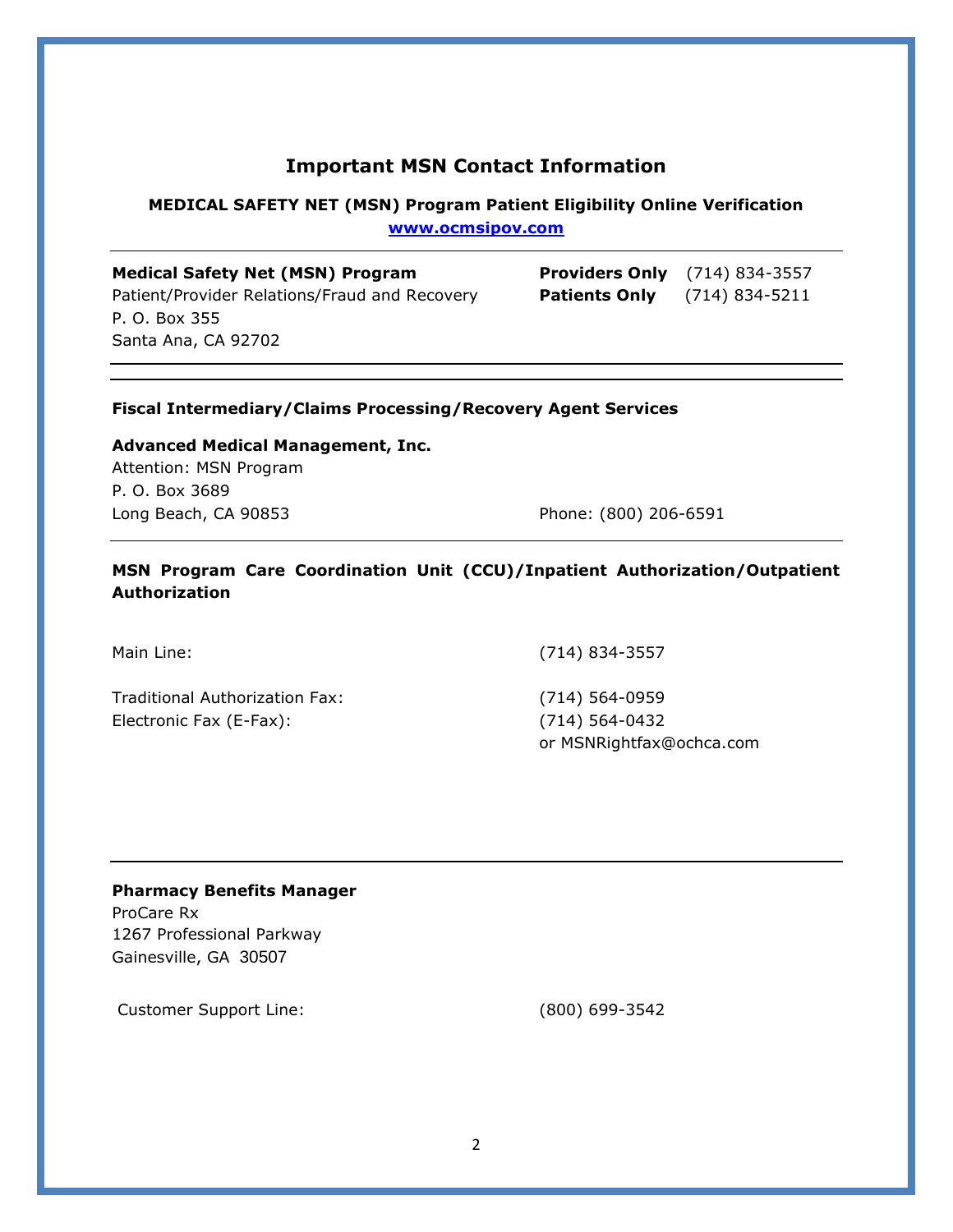## **II. MSN PROGRAM FACILITIES**

#### **A. Hospitals**

Hospitals participating in the MSN Program have the ability to choose the level of service they will provide to MSN enrollees. Available service levels are:

- Network Hospital
- Contracting ED Hospital
- Non-Contract Hospital

#### **1. Network Hospitals**

Under the MSN Network Hospital Agreement (available at [www.ochealthinfo.com\)](http://www.ochealthinfo.com/), Network Hospitals are required to perform the following actions:

- a. Comply with the Emergency Medical Treatment and Active Labor Act (EMTALA).
- b. Designate one or more staff members to serve as Certified MSN Application Technicians (CMAT) and screen potential MSN applicants for Medi-Cal coverage, commercial insurance, and MSN Program eligibility.
- c. Coordinate with the MSN Care Coordination Unit (CCU) to assist in the evaluation of the enrollee's medical stability and need for continued hospitalization and/or discharge planning; transfer to lower level of care (including Recuperative Care); and, arrangement of necessary followup care as dictated by the enrollee's clinical condition.
- d. Accept the transfer of MSN enrollees initially receiving emergency and stabilization services at contracting ED Hospitals or Non-Contracted Hospitals.
- e. Provide any service, as medically appropriate, to MSN enrollees within the scope of the hospital's licensure.

#### **2. Contracting ED Hospitals**

Under the MSN Program Emergency Department and Post-Stabilization Services Agreement (available at [www.ochealthinfo.com\)](http://www.ochealthinfo.com/), Contracted ED Hospitals are required to perform the following actions:

a. Comply with the Emergency Medical Treatment and Active Labor Act (EMTALA).

b. Designate one or more staff members to serve as CMATs and screen potential MSN patients for Medi-Cal coverage, commercial insurance, and MSN Program eligibility.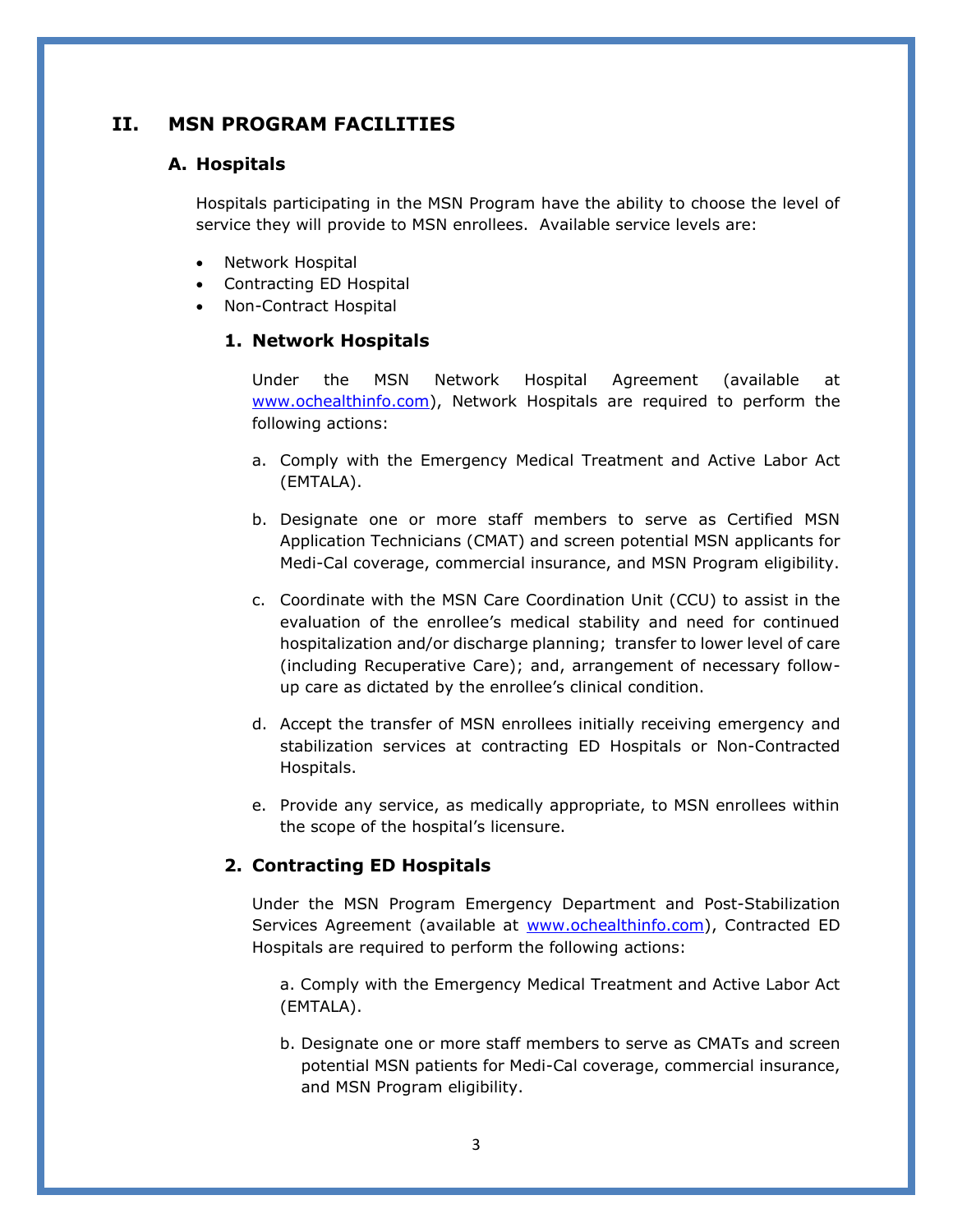- c. Coordinate with CCU to assist in the evaluation of the enrollee's medical stability for transfer to an MSN Network Hospital, a lower level of care (including recuperative care), or discharge, as appropriate.
- d. Coordinate with the CCU to authorize an inpatient stay at the contracting ED hospital, if a transfer or discharge cannot be arranged.
- e. Provide any service, as medically appropriate, to MSN enrollees within the scope of the hospital's licensure.

#### **3. Non-Contract Hospitals**

All Non-Contracted Hospitals, including those hospitals located outside of Orange County, must complete the MSN electronic registration process (available at **https://ochca.amm.cc/register.aspx**). Registration as a participating provider is mandatory in order to receive any reimbursement from the MSN Program.

Non-Contracted Hospitals are required to perform the following actions:

- a. Comply with the Emergency Medical Treatment and Active Labor Act (EMTALA).
- b. Coordinate with the MSN Care Coordination Unit (CCU) within 72 hours of any MSN enrollee admission by contacting (714) 834-3557, or via E-fax fax at (714) 564-4032 or MSNRightfax@ochca.com.
	- 1. Coordinate with the MSN CCU to assist in the evaluation of the enrollee's medical stability for transfer to an MSN Network Hospital, a lower level of care (including recuperative care), or discharge, as appropriate.
	- 2. Coordinate with the CCU to authorize an inpatient stay at the non-contracted hospital if a transfer or discharge cannot be arranged.
	- 3. Non-contracted hospitals located outside of Orange County should notify the CCU within seventy-two (72) hours of the enrollee's initial encounter. Some services may require authorization for reimbursement. Please see Appendix J for more information.
- c. Provide any service, as medically appropriate, to MSN enrollees within the scope of the hospital's licensure.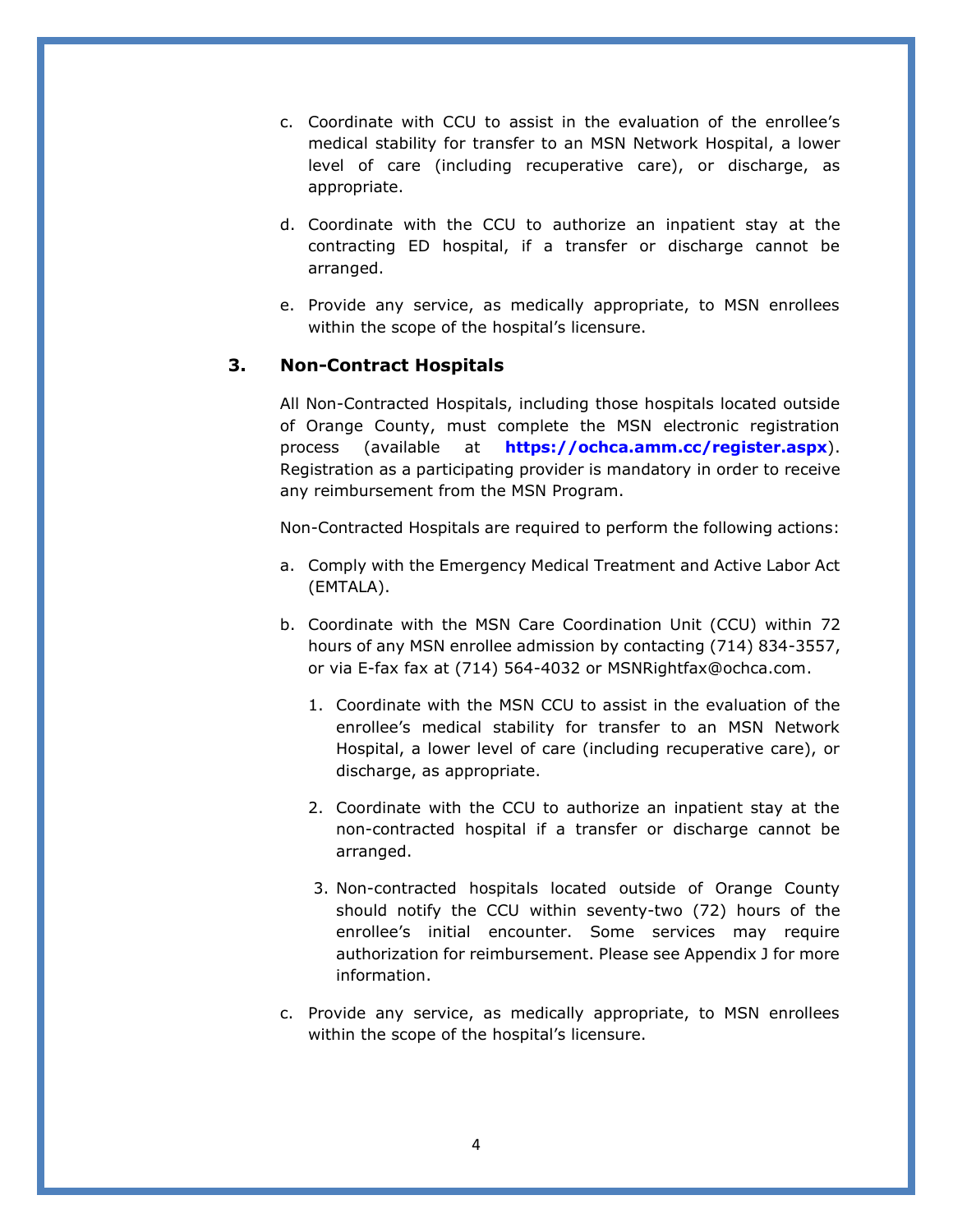#### **B. Community Clinics**

Under the MSN Program (available at [www.ochealthinfo.com\)](http://www.ochealthinfo.com/), community clinics are required to perform the following actions:

- 1. Complete the MSN electronic registration process (available at **<https://ochca.amm.cc/register.aspx>**). Community clinics must register all physicians, physician assistants, and nurse practitioners providing care to MSN enrollees. Registration as a participating provider is mandatory in order to receive any reimbursement from the MSN Program.
- 2. Designate one or more staff members to serve as Certified MSN Application Technicians (CMAT) and screen potential MSN applicants for Medi-Cal coverage, commercial insurance, and MSN Program eligibility.
- 3. Provide necessary follow-up care to MSN Enrollees, as medically appropriate. Follow-up care may include, but is not limited to, the following:
	- a. Necessary treatment after a hospital or emergency department visit.
	- b. Treatment to ameliorate or control a chronic medical condition such as asthma, congestive heart failure, hypertension or diabetes.
	- c. Diagnostic and therapeutic treatments within scope of the MSN Program.
	- d. Urgent or emergent dental procedures, as necessary.
	- e. Specialty physician services, as medically appropriate, provided within the community clinic setting. Specialty services provided within the community clinic do not require authorization.

If the community clinic cannot provide the needed/desired specialty within the clinic setting, the clinic should request a referral from the MSN Care Coordination Unit by completing and faxing the Authorization Referral Request form (available at [www.ochealthinfo.com\)](http://www.ochealthinfo.com/) to (714) 564-4032 or MSNrightfax@ochca.com.

#### **C. Physicians and Other Providers**

Physicians refer to any licensed medical doctor with a practice in Orange County. Other providers include non-contracted hospitals, laboratory, urgent care, imaging center, home health service providers, suppliers of durable medical equipment, ambulance operators or other health care providers as may be authorized by MSN program administration. Under the MSN Program, physicians and other providers delivering care to MSN enrollees are required to perform the following actions:

1. Complete the MSN electronic registration process available at **[https://ochca.amm.cc/register.aspx.](https://ochca.amm.cc/register.aspx)** Registration is mandatory to receive any reimbursement from the MSN program.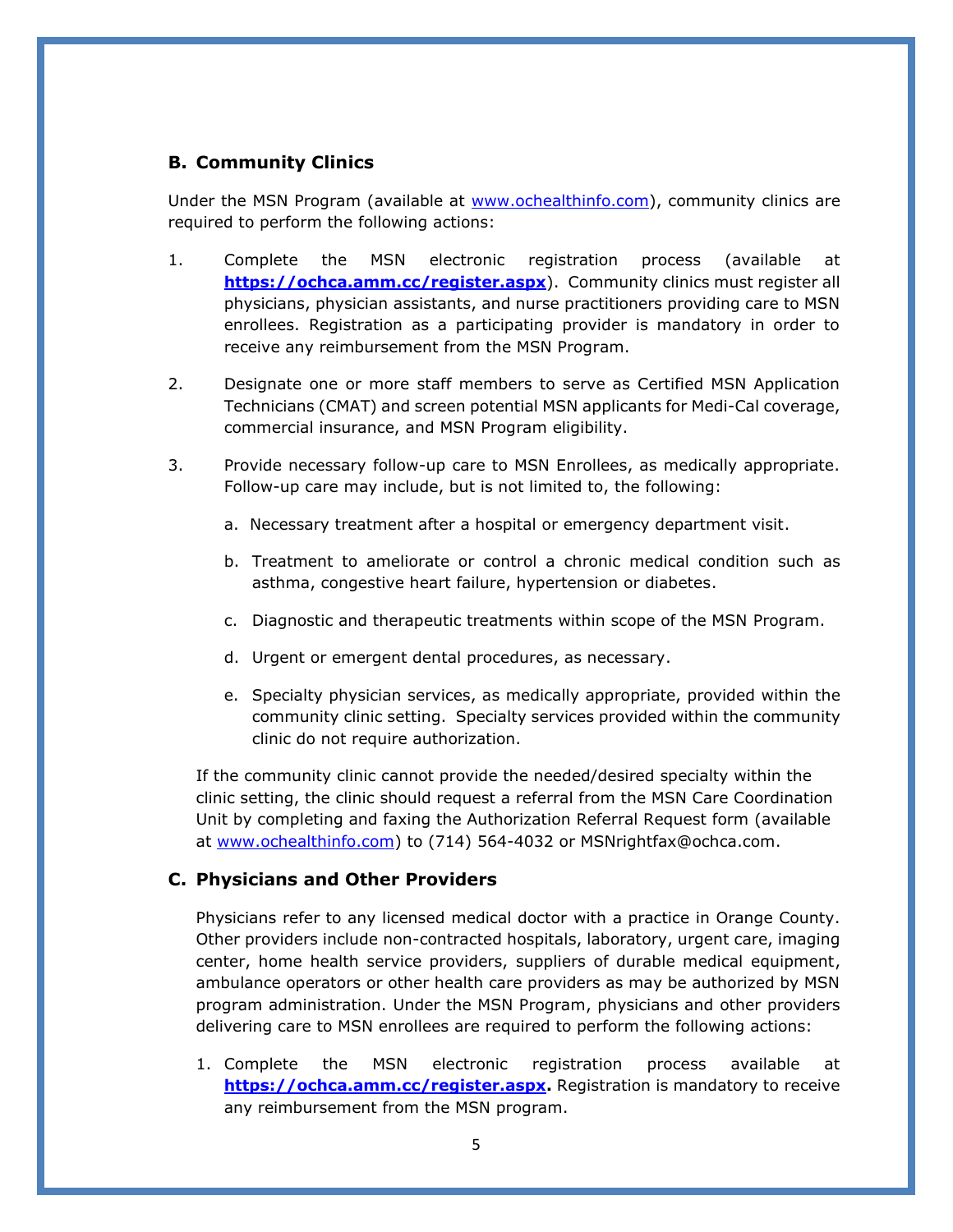2. Where applicable, coordinate and make arrangements for the medical needs and care of MSN enrollees.

#### **D. MinuteClinics**

*MinuteClinics* are available for after-hours care (evenings and weekends) when a member has an urgent or immediate medical need and the assigned clinic is unavailable or the member feels he/she cannot wait for an appointment. Board certified practitioners are available every day. No appointments are necessary.

## **III. PATIENT ELIGIBILITY**

#### **A. Requirements of Eligibility**

The Medical Safety Net Program (MSN) covers necessary medical care to Orange County residents who meet the following requirements:

- $\circ$  Urgent or emergent medical condition that, if left untreated, would pose a serious detriment to the individual's health status.
- o Between the ages of 19 and 64.
- o Lawful resident of Orange County.
- o Citizen or lawful resident of the United States.
	- Permanent Residents Under Color of Law (PRUCOL).
	- Deferred Action Status Alien.
	- Those with confirmed refugee status including VAWA (Violence Against Women Act).
- o Have no medical coverage.
- o Ineligible for Medi-Cal.
- $\circ$  Income over 138% and equal to or less than 200% of Federal Poverty Level (FPL). Individuals with suspected incomes less than 138% of FPL should immediately be screened for Modified Adjusted Gross Income (MAGI) Medi-Cal or Traditional Medi-Cal eligibility.
- o Compliance with Income Limitations.
- o Compliance with Property Limitations.

| <b>Family Size</b>     |         |         |         |         |         |
|------------------------|---------|---------|---------|---------|---------|
| <b>Property Limits</b> | \$2,000 | \$3,000 | \$3,150 | \$3,300 | \$3,450 |

If the resources exceed the limits for the family size, the applicant is not eligible for MSN assistance. However, the applicant may spend-down assets in the encounter month in order to become eligible.

#### **B. Determination of Eligibility**

Eligibility for the MSN Program is determined by the MSN Eligibility Unit. Proof of Orange County residency, citizenship or resident status, and a photo I.D. are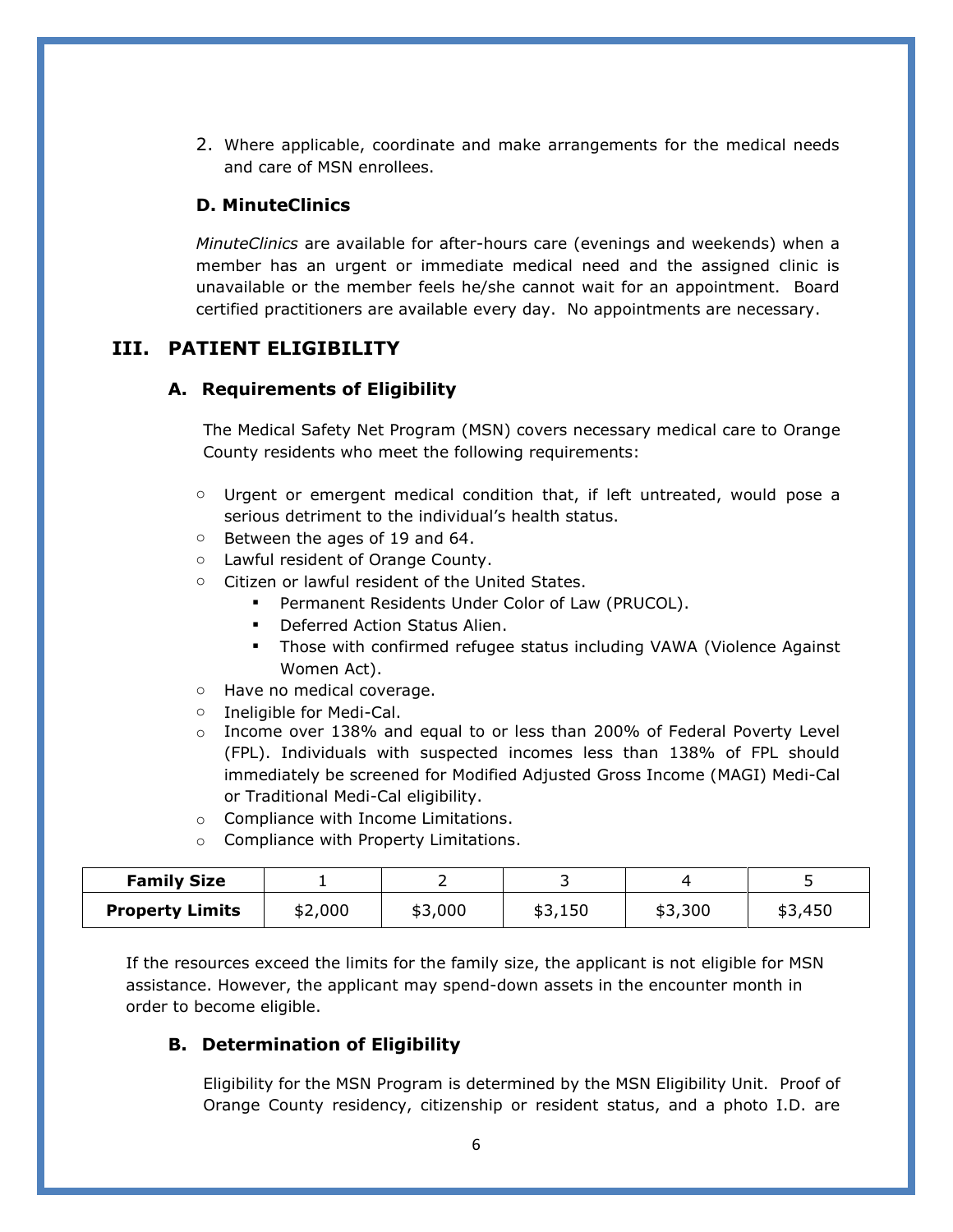required for application. Financial information regarding current income must also be provided and verified. Once the application is completed by a CMAT, the forms are forwarded to the MSN Eligibility Unit for evaluation and processing. Information on the application is verified through various databases and provided documentation.

## **IV. MSN PROGRAM COVERED and EXCLUDED SERVICES**

## **A. Covered Services**

The MSN Program is a safety-net program for adults meeting the stated eligibility criteria. A medical service is considered for reimbursement under the Medical Safety Net Program, if such medical service is required for:

- 1. Immediate treatment of life or limb threatening and emergent conditions.
- 2. Treatment of acute exacerbation of chronic conditions that are potentially life threatening.
- 3. Limited monitoring of chronic conditions that are potentially life threatening.
- 4. Medical conditions that, if left untreated, would result in permanent and significant impairment in health status.

The scope of covered medical services may include the following:

- Acute hospital inpatient services which include:
	- o Physician or hospitalist services
	- o Room and board
	- o Diagnostic and therapeutic ancillary services
	- o Therapy services
	- o Anesthesia services
	- o Pharmacy services
	- o Hospital inpatient services necessary to the care of the patient
- Home Health Services
- Outpatient services which, when authorized and deemed medically necessary, include:
	- o Physician services
	- o Clinic services
	- o Surgical center services
	- o Emergency room services
	- o Diagnostic and therapeutic services
	- o Outpatient pharmacy services
	- o Physical and occupational therapy services
- Blood and blood derivatives
- Acute outpatient dialysis
- Emergency medical transportation
- Emergency dental services
- Durable medical equipment
- Skilled nursing care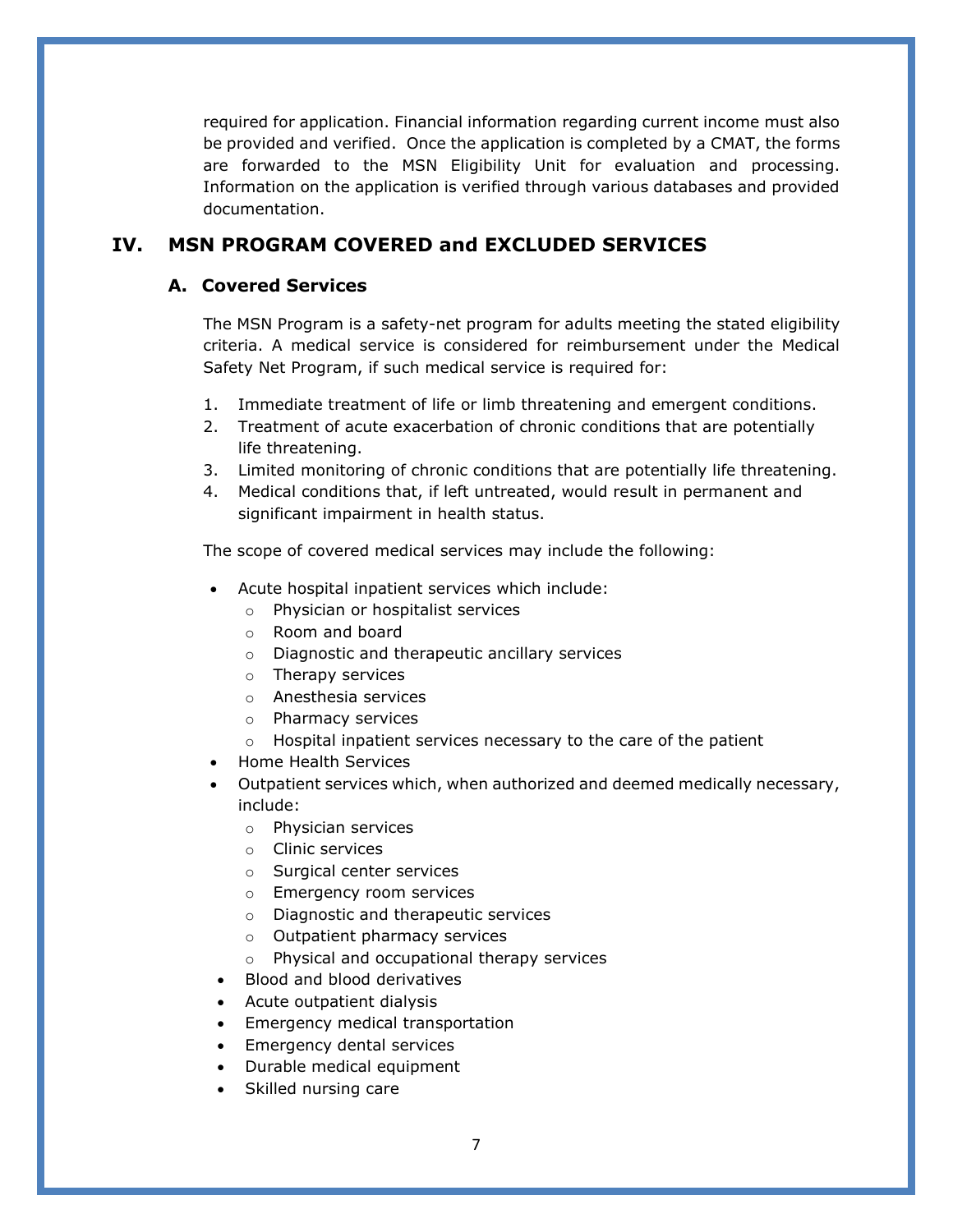#### **B. Excluded Services and Limitations**

The following services do not meet the criteria of the MSN Program and are not eligible for reimbursement:

- All services for health conditions that are not medically necessary to protect life and/or prevent permanent and/or significant impairment of function.
- All allergy testing, desensitization and related diet programs.
- Pregnancy related services including complications of pregnancy.
- Extended or long-term care facility services.
- Hormone therapy including Hormone Replacement Therapy.
- Routine physical examinations.
- Routine dental prophylaxis and radiological studies, orthodontia and fixed prostheses.
- Routine eye examinations, eyeglasses for refraction, and eye appliances, hearing aids.
- Routine injections of antigen to ameliorate allergic conditions.
- Medications within therapeutic classifications that fall outside the scope of the MSN Program.
- Medications that are not FDA approved.
- Medications not listed on the MSN Program formulary.
- All OTC (Over-the-Counter) Medications.
- Adult daycare health services.
- Acupuncture services.
- Chiropractic services.
- Podiatry services (except in cases of acute trauma or infection).
- Non-emergency medical transportation.
- Voluntary sterilization, birth control or other family planning services.
- Inpatient and outpatient mental health services.
- Inpatient and outpatient substance use services.
- Organ transplants.
- Radial Keratotomy, LASIK, and other laser surgeries to correct refractive impairments.
- All cosmetic procedures.
- Personal convenience items for inpatient stay.
- All diagnostic, therapeutic, and rehabilitative procedures and services which are considered experimental or are of unproven medical efficacy.
- Ultrasound, massage and therapeutic thermal packs.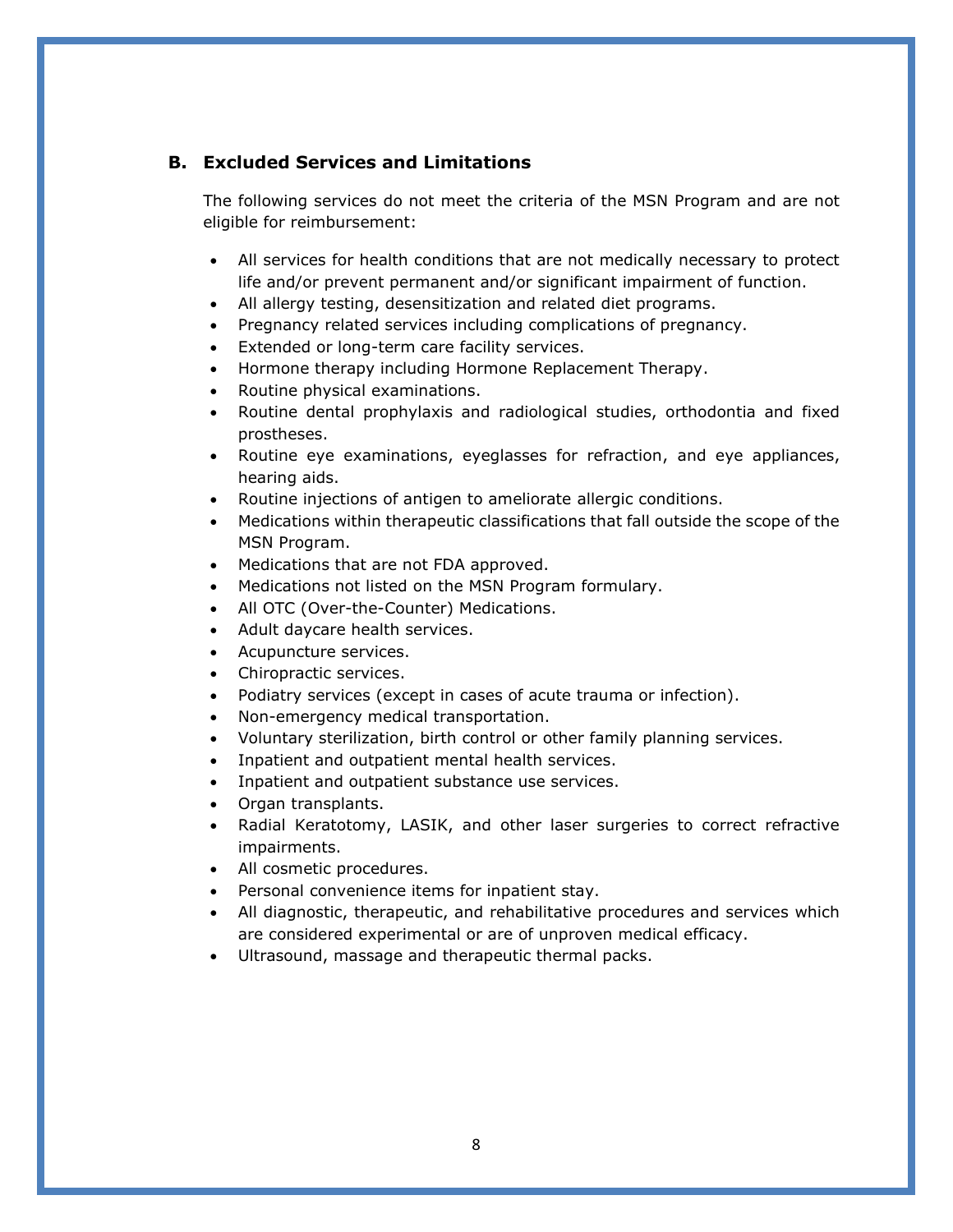## **V. MSN PROGRAM CO-PAYMENTS and COLLECTION EXCEPTIONS**

It is the responsibility of MSN Providers to collect applicable co-payments for services provided to MSN Enrollees. The MSN Fiscal Intermediary, Advanced Medical Management (AMM), will deduct the applicable co-payment from claims submitted by MSN Providers. Providers may keep all co-payments collected.

| <b>Medical Service</b>                      | <b>Co-Payment</b> |
|---------------------------------------------|-------------------|
| <b>Emergency Room Visit</b>                 | \$300             |
| <b>Emergency Medical Transport</b>          | \$300             |
| Inpatient Hospital per Admission            | \$300             |
| Outpatient Hospital Visit                   | \$20              |
| Follow-Up Care Visits (Clinic or Physician) | \$60              |
| Specialist Visit (Physician)                | \$70              |
| <b>Emergent or Urgent Dental Visit</b>      | \$60              |
| Laboratory Test                             | \$45              |
| X-rays and Diagnostic Imaging               | \$65              |
| Advanced Imaging (PET/CT/MRI)               | \$75              |
| Durable Medical Equipment                   | \$90              |
| <b>Home Health Services</b>                 | \$45              |
| Skilled Nursing Facility per Admission      | \$150             |
| <b>Urgent Care</b>                          | \$75              |
| MinuteClinic Visit                          | \$20              |

MSN Program co-payments are as follows: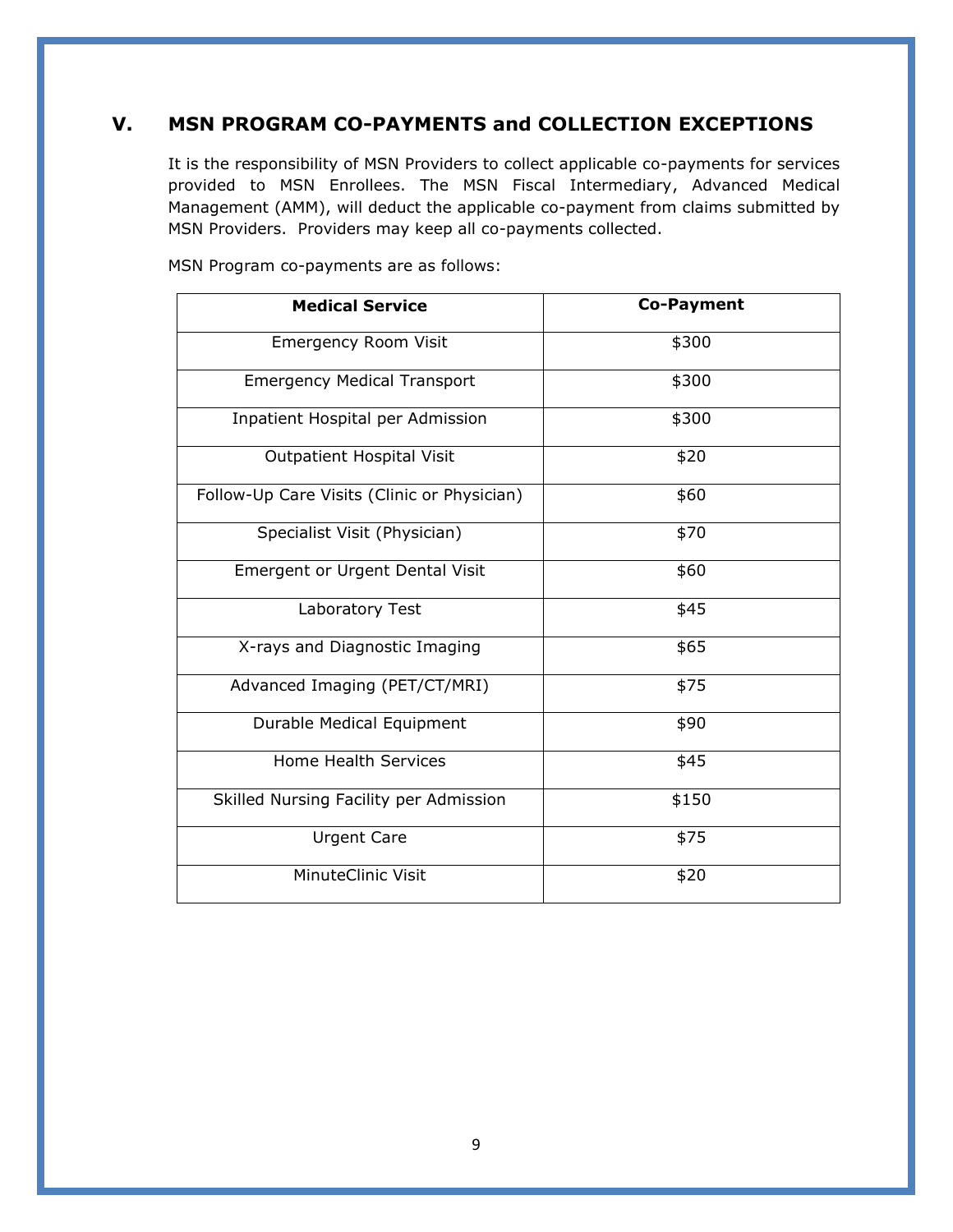#### **MSN Co-Payment Collection Exceptions**

#### **A. ED Hospital, Patient Transfer, Ambulance Services**

- 1. Emergency Department Visits The required co-payment for an Emergency Department visit shall be waived if the MSN Enrollee is admitted to any inpatient setting, including recuperative care, immediately from the emergency department.
- 2. Inpatient Hospital Service Transfers If an MSN Enrollee is transferred from one inpatient facility to another, only the initial admitting facility will collect the co-payment.
- 3. Ambulance Services Co-payments shall be waived for medical transportation requested by a participating hospital or the MSN Care Coordination Unit for the transfer of a patient.

#### **B. Physician and Clinic Visits**

- 1. Emergency Department Physicians ED physicians shall not collect a copayment for services provided in the emergency department. Co-payments will not be deducted from any reimbursement due to ED physicians for care provided to MSN enrollees.
- 2. No Additional Co-Payment for Laboratory Testing For participating clinics and physicians, if blood or a specimen is collected during the same visit on the same day, only the co-payment for the office visit should be collected.
- 3. No Additional Co-Payment for Diagnostic Imaging For participating clinics and physicians, if an X-ray or diagnostic image is taken during the same visit on the same day, only the co-payment for the office visit should be collected.
- 4. Surgical Center Co-Payment Waive Any co-payment for the facility should be waived if there is a corresponding professional co-payment from the MSN enrollee at the time of service.
- 5. Only One Co-Payment per Day Regardless of the number of services or visits provided in a single day at any single facility, only one co-payment per day may be collected.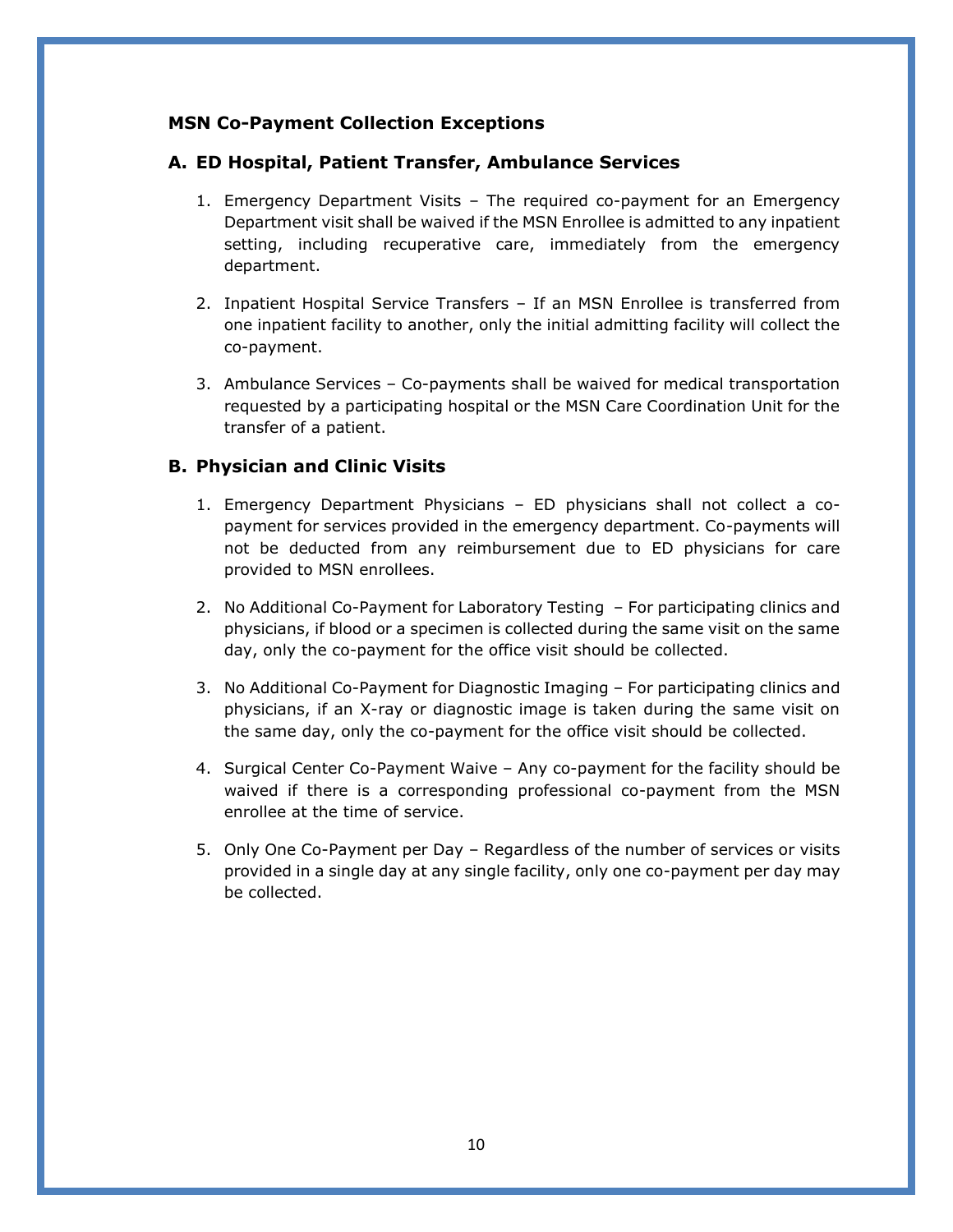## **VI. CARE COORDINATION UNIT**

The MSN Care Coordination Unit (CCU) will assist hospitals with concurrent review, discharge planning, and post-discharge ancillary and specialty referrals for necessary follow-up care. Specifically, the MSN CCU can assist with authorizing and issuing a tracking number for the following:

- Authorization and arrangement for hospital inpatient services for MSN enrollees.
- Transfers from Non-Contracted and Contracted ED Hospitals to MSN Network Hospitals.
- Authorization and arrangement of skilled nursing facility (SNF) services.
- Authorization and arrangement for home health services.
- Authorization and arrangement for durable medical equipment (DME).
- Authorization and arrangement for specialty physician services for transition to outpatient settings.

Urgent requests for referrals will be completed no later than seventy-two (72) hours or three (3) business days, whichever is later. Determination of the level of urgency is at the MSN CCU's discretion and will be based on submitted documentation, nationally recognized care guidelines, and the MSN Scope of Benefit.

Routine, non-urgent requests for referrals will be completed no later than fourteen (14) business days after receipt of request. Determination of the level of urgency is at the MSN CCU's discretion and will be based on submitted documentation, nationally recognized care guidelines, and the MSN Scope of Benefit.

Authorizations for hospital inpatient services, discharge planning, outpatient services, specialty services or follow-up care should be submitted to the CCU via E-fax to (714) 564-4032 or MSNRightfax@ochca.com.

Authorizations for outpatient services, specialty services, or follow-up care should be made by completing the MSN CCU's Authorization Referral Request form (available at [www.ochealthinfo.com\)](http://www.ochealthinfo.com/) and faxing it to (714) 564-4032 or **MSNRightfax@ochca.com**.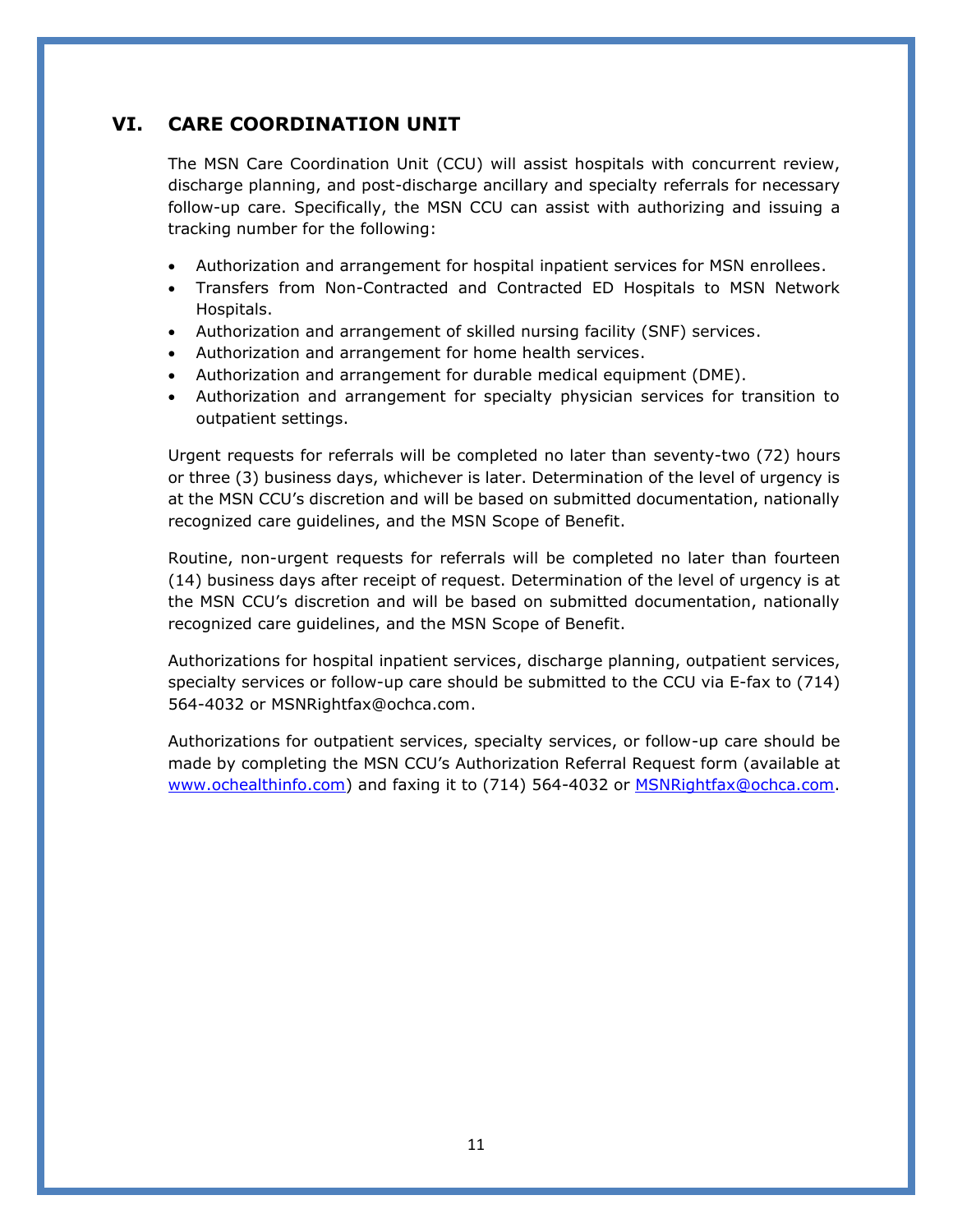## **VII. BILLING INFORMATION**

Advanced Medical Management (AMM) currently serves as the Fiscal Intermediary for the MSN Program. The timeline for claims submission is **90 calendar days from the date of service** or from the date noted on the Notice of Action (NOA) letter (the eligibility approval letter), whichever is later.

Claims may be submitted by mail or electronically.

#### **Mail Paper Claims to:**

## **Advanced Medical Management, Inc. Attention: MSN Program P. O. Box 3689 Long Beach, CA 90853**

#### **Electronic claims submission:**

| <b>Claims Clearinghouse</b> | <b>Payer Identification Code</b>                                  |
|-----------------------------|-------------------------------------------------------------------|
| Office Ally                 | AMM13                                                             |
| Capario                     | MSN01                                                             |
| Emdeon                      | 65021                                                             |
| ClaimRemedi                 | MSN01                                                             |
| Gateway/Trizetto            | For Professional Claims: AMM13<br>For Institutional Claims: UMM13 |

All billing must include the following information:

- Patient's name.
- MSN Member Identification Number or Social Security Number.
- Date of Birth.
- MSN Authorization Number (when applicable).
- Date of service.
- Provider Tax Identification number.
- Billed Charges.
- HIPAA Compliant CPT and ICD-10 codes.
- Individual National Provider Identifier (NPI) (if applicable).
- Organizational National Provider Identifier (NPI) (if applicable).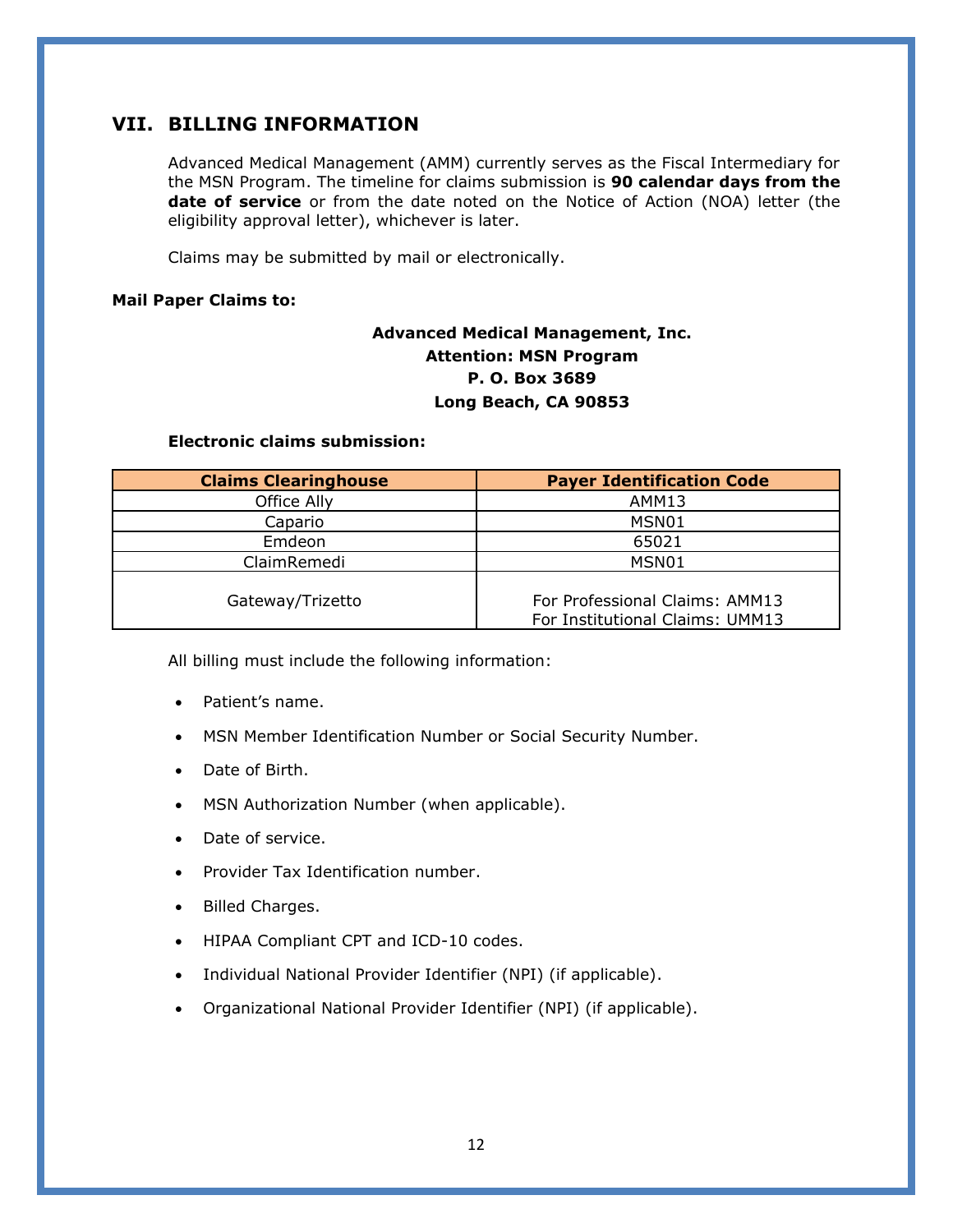#### **A. Hospital Billing**

All hospitals (facilities) may choose to bill electronically or by mail.

All hospital (facility) claims must be billed on a UB04 Claim Form in order to be eligible for reimbursement.

Implantable devices will be reimbursed as stated below and in accordance with the MSN Hospital Agreements. Documentation of the devices cost (invoice) must accompany the claim in order to be eligible for reimbursement.

Reimbursement, by hospital type, is as follows:

#### **Network Hospital Reimbursement Rates**

Inpatient Rate: 100% of hospital's certified CalOptima rate (per diem or APR-DRG).

Outpatient/ED Services Rate: 100% of CalOptima Fee-For-Service rates by CPT code.

Implantable Devices: 100% of invoiced cost if hospital is reimbursed at a per diem rate. If the hospital is reimbursed based on APR-DRG, then the cost of the implant is included in the calculation.

#### **Contracted ED Hospital Reimbursement Rates**

Inpatient Rate: 75 % of the Network Hospital's standard CalOptima rate (per diem or APR-DRG).

Outpatient/ED Services Interim Rate: 75% of CalOptima Fee-For-Service rates by CPT code.

Implantable Devices: 100% of invoiced cost if hospital is reimbursed at a per diem rate. If the hospital is reimbursed based on APR-DRG, then the cost of the implant is included in the calculation.

#### **Non-Contracted Hospital Reimbursement Rates (within Orange County)**

Inpatient Rate: 45% of the Network Hospital's standard CalOptima rate (per diem or APR-DRG).

Outpatient/ED Services Interim Rate: 45% of CalOptima Fee-For-Service rates by CPT code.

Implantable Devices: 100% of invoiced cost if hospital is reimbursed at a per diem rate. If the hospital is reimbursed based on APR-DRG, then the cost of the implant is included in the calculation.

#### **B. Billing by Physicians and Clinics**

Participating physicians and clinics must complete the MSN Registration process before reimbursement can occur.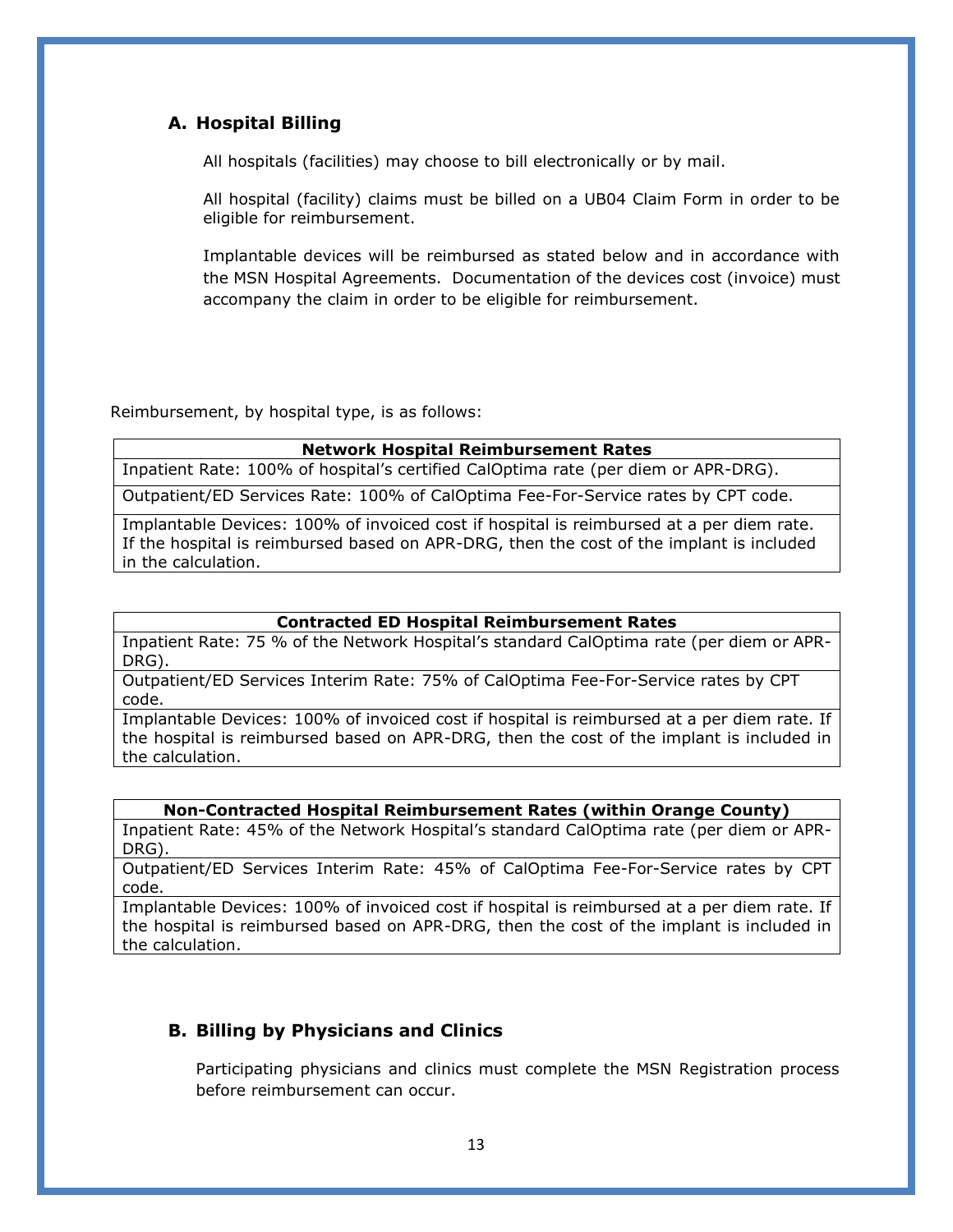Physicians and clinics may provide laboratory and imaging services within their own offices as appropriate. Laboratory testing and plain X-rays do not require prior authorization.

Physicians and clinics must use the CMS-1500 containing the required information mentioned above.

#### **Physician Reimbursement Rates**

Reimbursement: 100% of CalOptima Fee-For-Service rates by CPT code.

#### **Community Clinic Reimbursement Rates**

Reimbursement: 100% of CalOptima Fee-For-Service rates by CPT code.

#### **C. Emergency Transportation Billing**

Emergency medical transportation, including paramedic services, to the nearest hospital, necessary to protect life, and/or prevent significant and permanent impairment in health status and/or function of eligible patients, is reimbursable through MSN. Ambulance companies must indicate the diagnosis using standard ICD-10 codes on the transportation claim.

Emergency transportation does not require prior authorization. Ambulance companies are reimbursed at 100% of prevailing Medi-Cal rates.

#### **D. Durable Medical Equipment (DME) Billing**

DME suppliers must complete the MSN registration process to qualify for reimbursement. Providers must use the standard CMS-1500 form when claiming for reimbursement.

All DME services require prior authorization by the MSN Care Coordination Unit. Services provided before the MSN enrollee's application data may be subject to retrospective review.

Approved claims are reimbursed at 100% of Medi-Cal rates by CPT, as applicable. CPT codes without a specified Medi-Cal rate will be reimbursed at 100% of National Medicare rates. CPT codes without a Medi-Cal or Medicare rate may not be reimbursed.

#### **E. Home Health Services (HHS) Billing**

HHS suppliers must complete the MSN registration process in order to qualify for reimbursement. Providers must use the standard CMS-1500 form when claiming for reimbursement.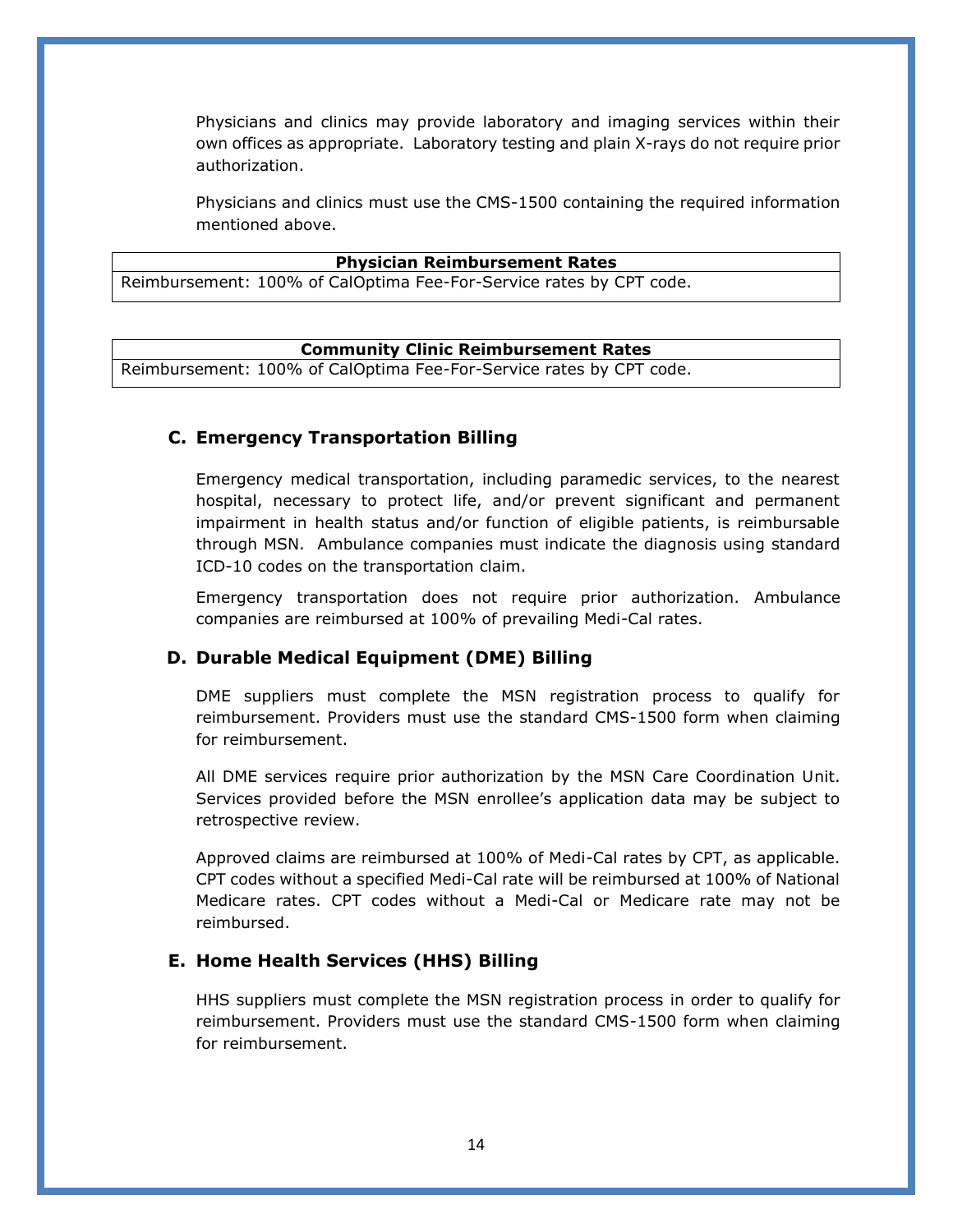All HHS services require prior authorization by the MSN Care Coordination Unit. Services provided before the MSN enrollee's application data may be subject to retrospective review.

Approved claims are reimbursed at 100% of Medi-Cal rates by CPT, as applicable. CPT codes without a specified Medi-Cal rate will be reimbursed at 100% of National Medicare rates. CPT codes without a Medi-Cal or Medicare rate may not be reimbursed.

All pharmaceuticals related to home health services will be paid at the brand and generic rates detailed in the current MSN Pharmacy Benefits Manager agreement or 100% of the prevailing Medicare rate whichever is lower.

#### **F. Billing for Pharmaceuticals**

The MSN Program has a drug formulary. The formulary is available online at [https://www.ochealthinfo.com/sites/hca/files/2021-](https://www.ochealthinfo.com/sites/hca/files/2021-05/MSN_Urgent_Formulary_May2021_Website.xlsx) 05/MSN Urgent Formulary May2021 Website.xlsx

In certain cases, the MSN Program may cover a non-formulary drug where one of the following conditions is present: all formulary options have been ineffective, or another non-formulary drug is less expensive, or there is overwhelming clinical evidence that the patient will have an improved quality of life, or the diagnosis is within the scope of the MSN Program and is consistent with the prescription.

MSN co-payment rules will apply.

The MSN Drug Authorization Request Form (available at **www.ochealthinfo.com**) is required when a physician requests non-formulary medications, and/or formulary medications that are over quantity limits or maximum cost or have specific time restrictions (e.g., psychotropic medications). The MSN Drug Authorization Request Form should be faxed to the MSN Provider Relations Office at (714) 564-0432 or MSNRightfax@ochca.com for consideration.

The MSN Fiscal Intermediary may reimburse certain pharmaceuticals including chemotherapy agents and other injectable drugs provided in physician or clinic offices. Claims for injectables should be submitted with the applicable J-Code and National Drug Code (NDC) NDC number for reimbursement. Pharmaceutical claims submitted without this information will be rejected as incomplete.

Pharmaceuticals will be paid at the brand and generic rates detailed in the existing MSN Pharmacy Benefits Manager agreement or 100% of the prevailing Medicare rate whichever is lower.

#### **G. MSN Recovery Program**

MSN providers must collect payment from any liable third-party payer for medical services rendered to an MSN enrollee. Third-party payers may include Medi-Cal, liability lawsuits and private insurance. The Fiscal Intermediary (AMM) acts as the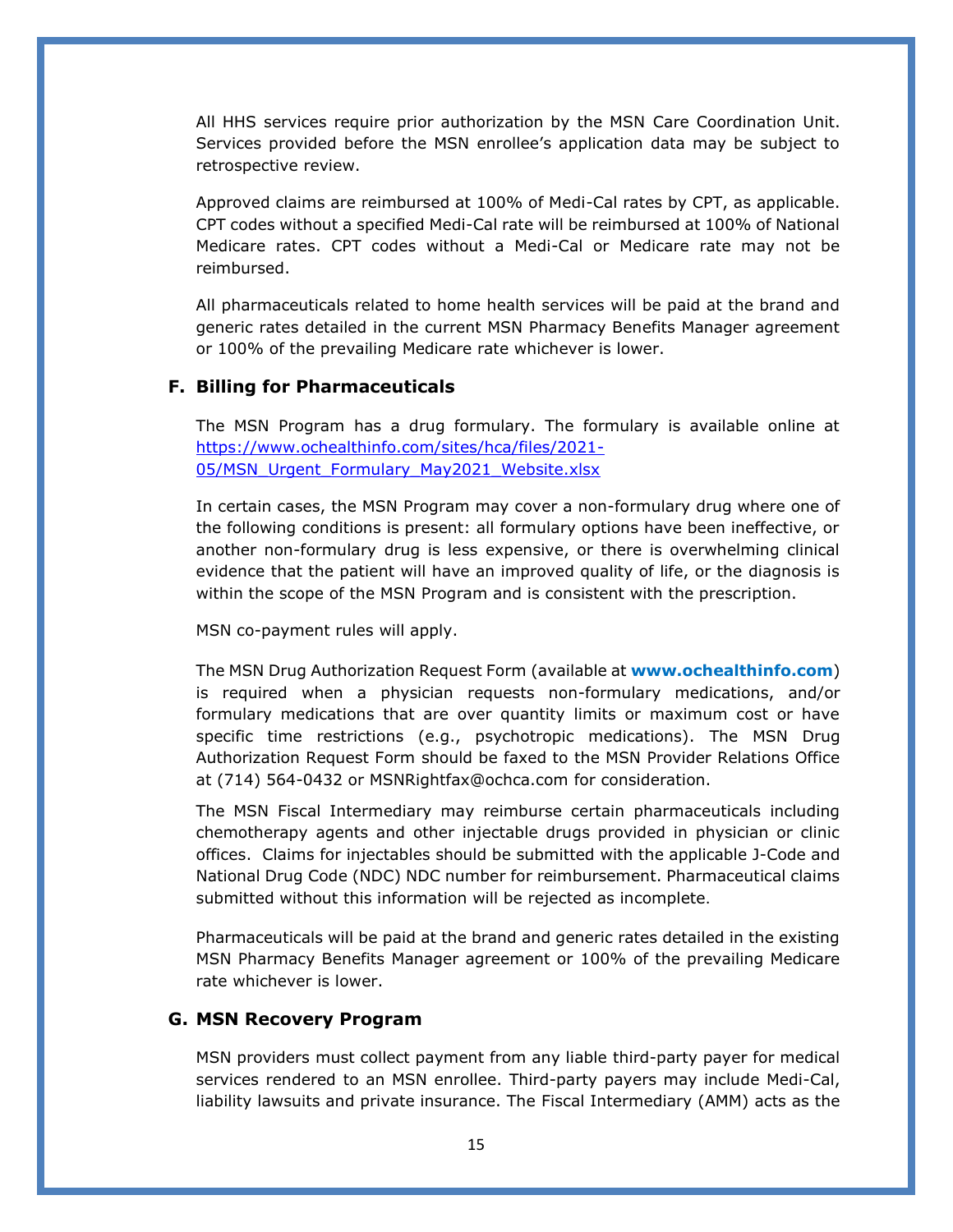recovery agent to pursue reimbursement of claims paid for MSN enrollees later determined to be eligible for Medi-Cal or other insurance/coverage.

**MSN does not coordinate benefits**. Therefore, MSN may not be secondary to any payer and is strictly a payer of last resort. Should a provider receive a payment from another payer in addition to payment from MSN, the provider is obligated to reimburse MSN the amount MSN paid to the provider in its entirety. If the patient becomes retroactively eligible under another payer, such as Medi-Cal, MSN or MSN's recovery agent may request reimbursement for any dates of service that fall under the other payer's eligibility period.

MSN routinely performs eligibility checks of its current population against the State's Medi-Cal program. Therefore, if payment was issued to an MSN provider upon MSN's discovery of an enrollee's other coverage for the date of service in question, the MSN provider is responsible for reimbursing MSN the amount MSN paid for the service in its entirety. For example, hospitals will reimburse the MSN Program based on the agreed upon rate (i.e., network, emergency and stabilization or non-contracted). If an MSN provider discovers other coverage through its own efforts, the provider must notify AMM, MSN's Fiscal Intermediary, to coordinate reimbursement.

In cases where an MSN enrollee receives a liability settlement, MSN providers may pursue collection of 100% of their allowable charges. AMM, MSN's Fiscal Intermediary, must be notified of any third-party settlement.

If any provider receives reimbursement from a third-party settlement for services reimbursed, said provider must reimburse the Fiscal Intermediary an amount equal to the MSN payment or the third-party settlement, whichever is less. All providers must cooperate with the Fiscal Intermediary in recovering these costs. Providers must furnish AMM such records and documentation as reasonably required in support of third-party revenue recovery activities.

In order to recover identified funds, the MSN Program, through its Fiscal Intermediary (AMM), reserves the right to withhold or reduce any future payments due to MSN providers who fail to cooperate in the recovery process.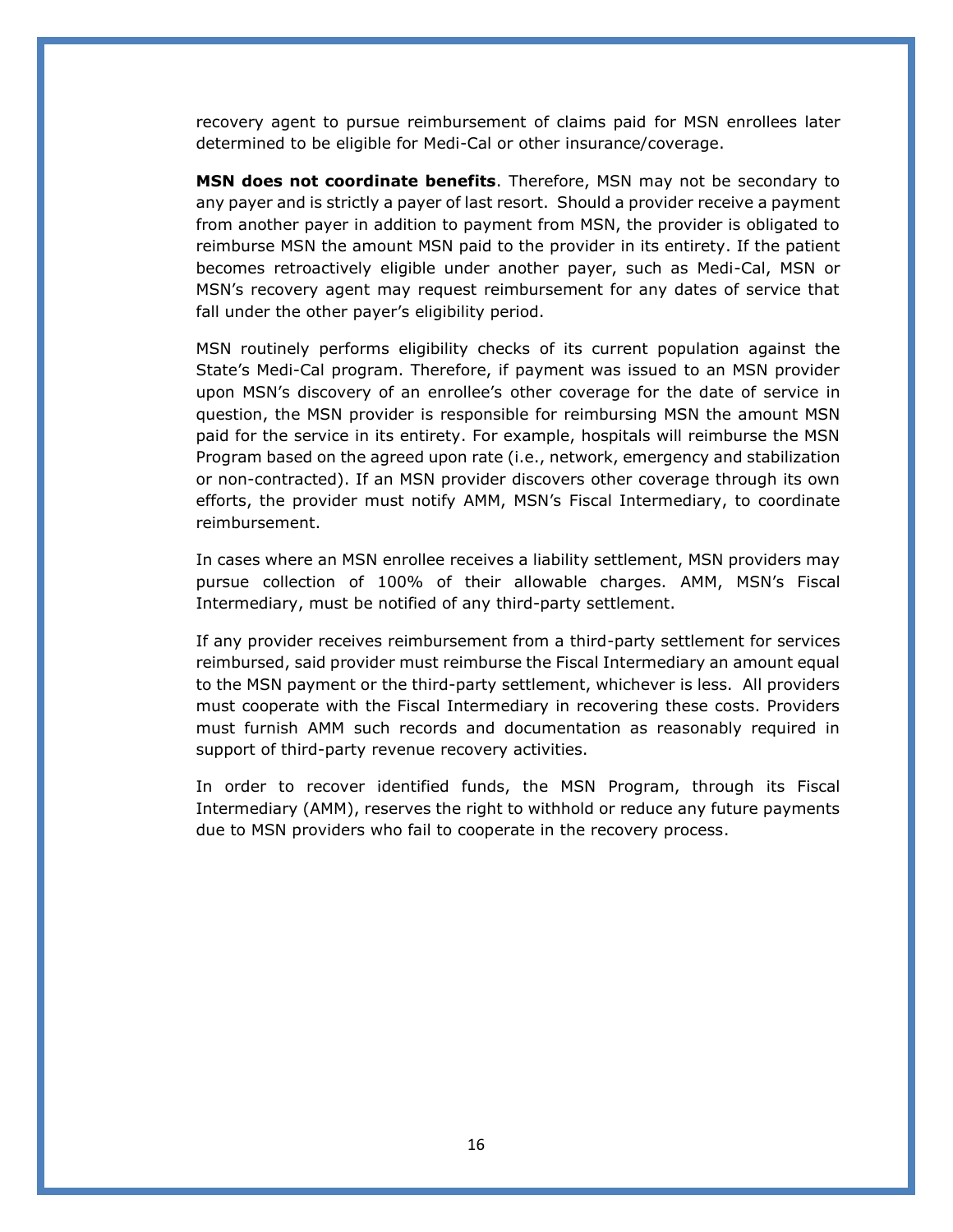## **APPENDIX A – PROVIDER CLAIMS APPEALS**

Providers have thirty (30) calendar days from the mailing date of the Explanation of Benefits (EOB) to appeal any service or payment denial. Appeals must be submitted in writing using the designated appeal form included with the "Explanation of Benefits" from AMM and must be accompanied by the corresponding medical records.

All appeals submitted should include any additional information supporting the request to overturn the service or payment denial.

Appeals for service or payment denials will be considered timely when:

- Delivered personally, within thirty (30) calendar days of the mailing date of the corresponding EOB.
- Sent by first-class mail, expedited delivery, or by courier and received within thirty (30) calendar days of the corresponding EOB.

The MSN Fiscal Intermediary will not provide appeal submission extensions for any reason including:

- Sending the appeal form without the corresponding medical records and/or supporting documentation.
- Sending medical records and/or supporting documentation without the appeal form.
- Not knowing the appeal date because provider cannot find or did not receive the EOB.

If an appeal is not submitted within thirty (30) calendar days after the notification of denial, the appeal decision is considered final. Appeal decisions to AMM cannot be appealed again and, if submitted, will not be considered. If an appeal is subsequently denied by AMM, providers may submit an appeal to MSN's Medical Policy Committee (MPC) within thirty (30) calendar days from the appeal denial date. Appeals received after thirty (30) calendar days will not be considered and AMM's determination will be considered final.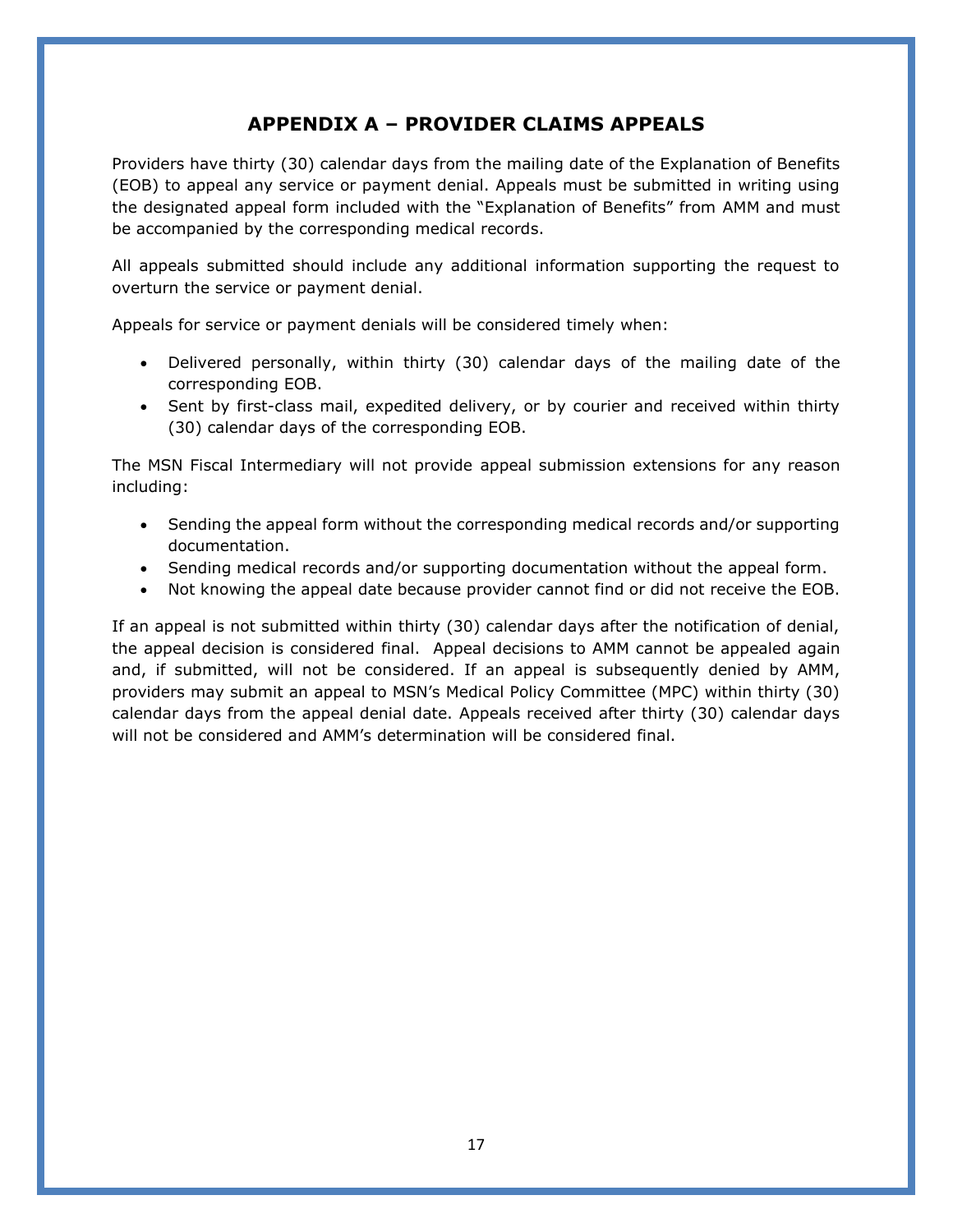#### **APPENDIX B – MSN PROGRAM SCOPE AND BENEFIT LIMITATIONS**

- 1. Anterior Cruciate Ligament Reconstruction: Only with documented instability of si (6) months or more in essential activities of daily living and gross multi-ligament disruption.
- 2. All allergy testing, desensitization and related diet programs are excluded.
- 3. All routine audiometry tests for screening or to determine need for hearing aids are excluded along with hearing aids.
- 4. Carpel tunnel surgery excluded.
- 5. Cataracts covered when corrected vision in better eye is less than 20/70, night and close vision grossly impaired and/or there is associated or impending glaucoma present.
- 6. DENTAL SERVICES: Only extractions covered when indicated for pain, abscess, caries or impaction. Treatment for temporomandibular joint TMJ, periodontal disease, and cosmetic procedures excluded.
- 7. DERMATOLOGY: All warts, benign skin conditions, acne and psoriasis excluded.
- 8. DIABETES: Diagnostic testing, home testing supplies, annual physical exam, laser surgery for retinopathy are covered. Eyeglasses are NOT covered.
- 9. Durable Medical Equipment. Covered items include: wheelchairs, walkers, ostomy, and wound care supplies, off the shelf orthopedic braces, CPM machine, electronic bone stimulator (with documented non-union); and food supplements when the sole source of nutrition.

Excluded DME items include: TENS unit, disposable diapers and underpads.

- 10. GYNECOLOGY: Covers D&C, excision of lesions or neoplasms, hysterectomy. Excluded are pregnancy and related conditions, tubal ligations, elective A&P repairs, hormone replacement therapy.
- 11. HEMORRHOIDECTOMY: Only when conservative management fails.
- 12. HERNIA: Strangulated or incarcerated only.
- 13. HOME HEALTH: Eight (8) visits for PT/OT/ST must be homebound, with progress documented. Services of social workers excluded.
- 14. JOINT REPLACEMENT: Only as the result of acute trauma, infection or avascular necrosis.
- 15. MENTAL HEALTH: Coverage limited to acute psychiatric evaluation as required for ER Triage. Inpatient and outpatient mental health, drug use and alcohol services are excluded.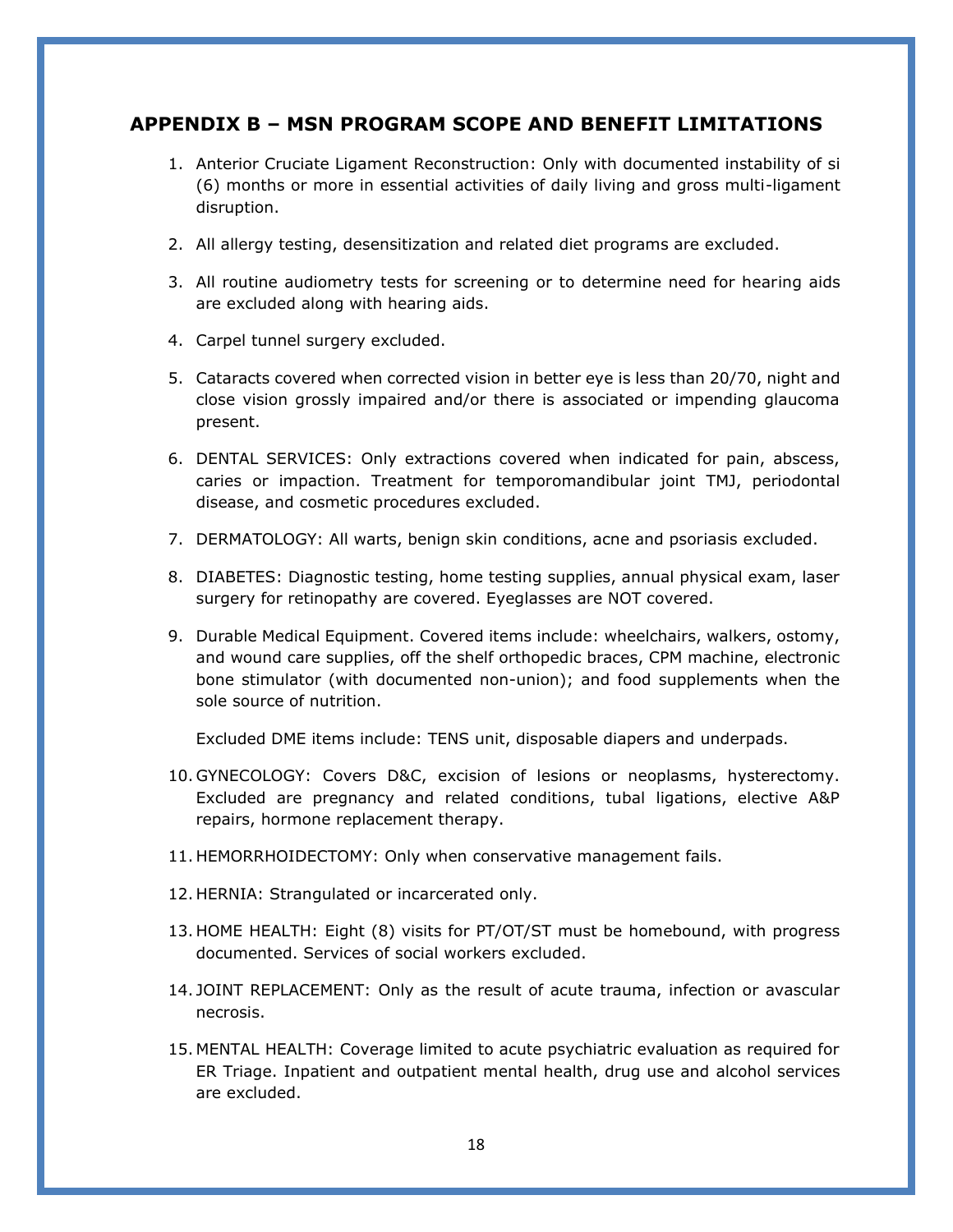## **APPENDIX B – MSN PROGRAM SCOPE AND BENEFIT LIMITATIONS (continued)**

- 16. NASAL SUBMUCOUS RESECTION is excluded.
- 17. OBSTRUCTIVE SLEEP APNEA: Polysomnography, CPAP/BIPAP machines are covered only with a confirmed diagnosis of moderate/severe cardiopulmonary disease.
- 18. OPHTHALMOLOGY SERVICES: Limited to evaluations, treatment of diseases or injuries to the eye, lens implant following cataract surgery, laser surgery for diabetic retinopathy, annual diabetic exam. Excluded are ocular prosthesis, eyeglasses, routine refractions and radial keratotomy and any form of transplant (i.e., corneal).
- 19. PHYSICAL THERAPY: Exercise modalities only.
- 20. PLASTIC AND RECONSTRUCTIVE SERVICES: Limited to cancer-related mastectomies.
- 21. PSYCHIATRIC AND DETOXIFICATION SERVICES: Limited to treatment of acute symptoms of alcohol or drug ingestion and/or withdrawal and acute initial psychiatric evaluation in an emergency department.
- 22.SURGERY OF SPINE AND SPINAL CORD: Covered for emergency conditions resulting from trauma, cauda equina syndrome, cervical spine disease with long tract signs, and severe back pain with evidence of spinal mass, arthritic defect, or infection, or radiculopathy with evidence of neurological progression.
- 23.SURGICAL INTERVENTION FOR EPILEPSY: Excluded.
- 24. TONSILLECTOMY: Must demonstrate three (3) or more pharyngeal strep infections in a twelve (12) month period, peri-tonsillar abscess or suspected malignancy.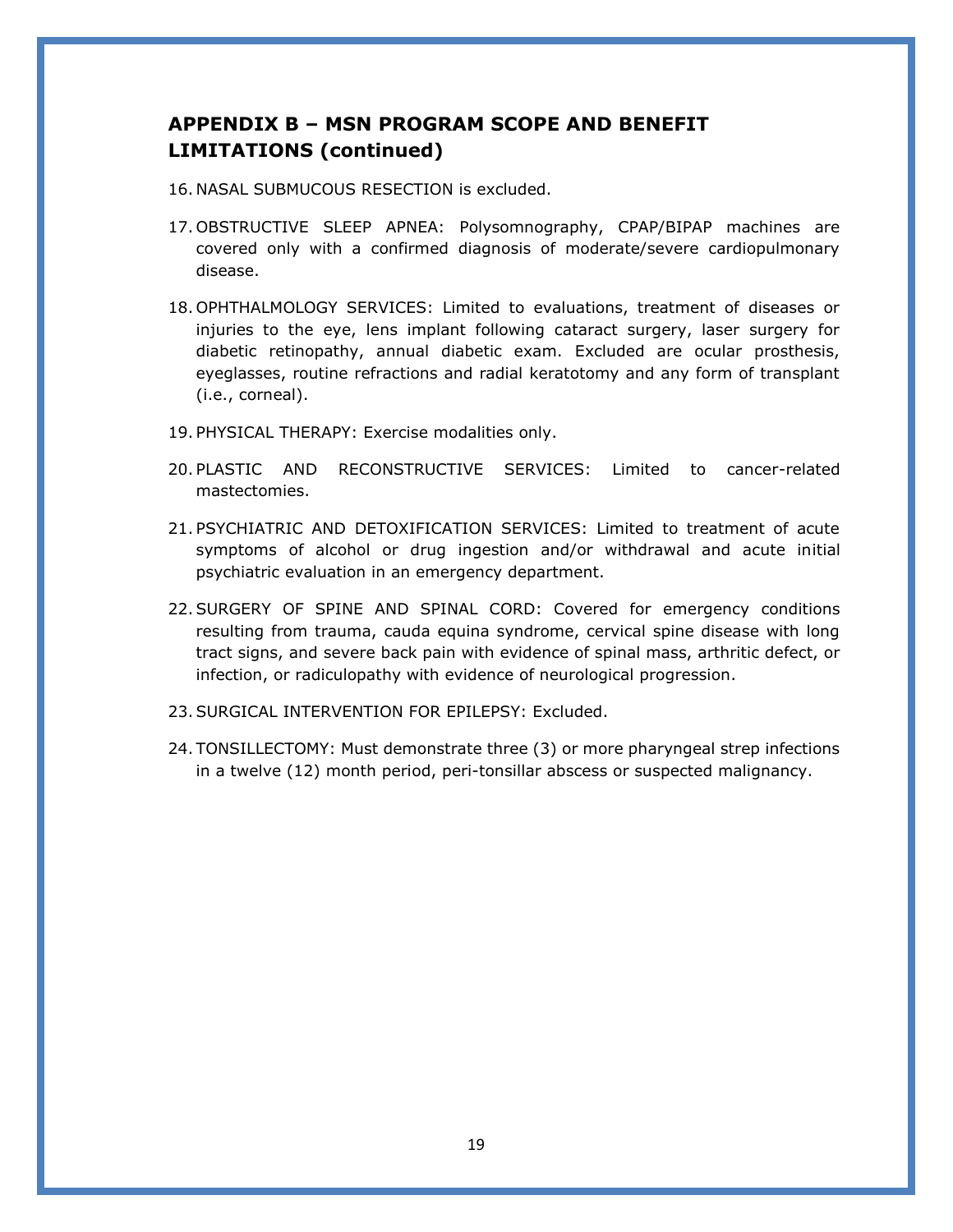## **APPENDIX C – MSN PROGRAM EXCLUSIONS BY DIAGNOSIS (ICD-10) CODE**

## **The following diagnoses (ICD-10) are Not Within Scope of the MSN Program: (this is not an exhaustive list)**

| <b>ICD-10 Code Range</b>         | <b>ICD-10 Category</b>                     |  |
|----------------------------------|--------------------------------------------|--|
| $F01 - F99$                      | <b>Mental Disorders</b>                    |  |
| $H52.0 - H52.7$                  | Disorder of Refraction & Accommodation     |  |
| $N46.0 - N46.9$                  | Infertility (Male)                         |  |
| N97.0 - N97.9                    | Infertility (Female)                       |  |
| Z30-Z3A, P00-P96,<br>$000 - 09A$ | Pregnancy and Complications of Pregnancy   |  |
| L84                              | Diseases of Skin and Subcutaneous Tissue   |  |
| $L60.0 - L60.9$<br>L62           | Diseases of Nails                          |  |
| $M20.1 - M20.12$                 | <b>Bunion</b>                              |  |
| $F10 - F19$                      | Substance Misuse                           |  |
| Z00-Z00.8, Z01-                  | Examinations Without Complaint (e.g., well |  |
| Z01.89                           | child, pregnancy)                          |  |
| $Z94.0 - Z94.9$                  | Organ or Tissue Transplant                 |  |
| $Z30.0 - Z30.9$                  | Contraceptive Management                   |  |
| Z97.3 & Z46.0                    | Other Devices (e.g., glasses, contacts)    |  |
| Z46.3 Z46.4                      | Orthodontic Devices (e.g., dentures)       |  |
| $Z52.0 - Z52.9$                  | Donors                                     |  |
| $Z59.0 - Z59.9$                  | Problems Related to Housing and Economic   |  |
|                                  | Circumstances                              |  |
| $F50 - F99$                      | Special Screening for Mental Disorders and |  |
| $Q90 - Q99$                      | Developmental Disabilities                 |  |
| $Z00 - Z00.8$                    | Routine Physical Exams and Other Person    |  |
| Z02 Z02.9                        | <b>Seeking Consultations</b>               |  |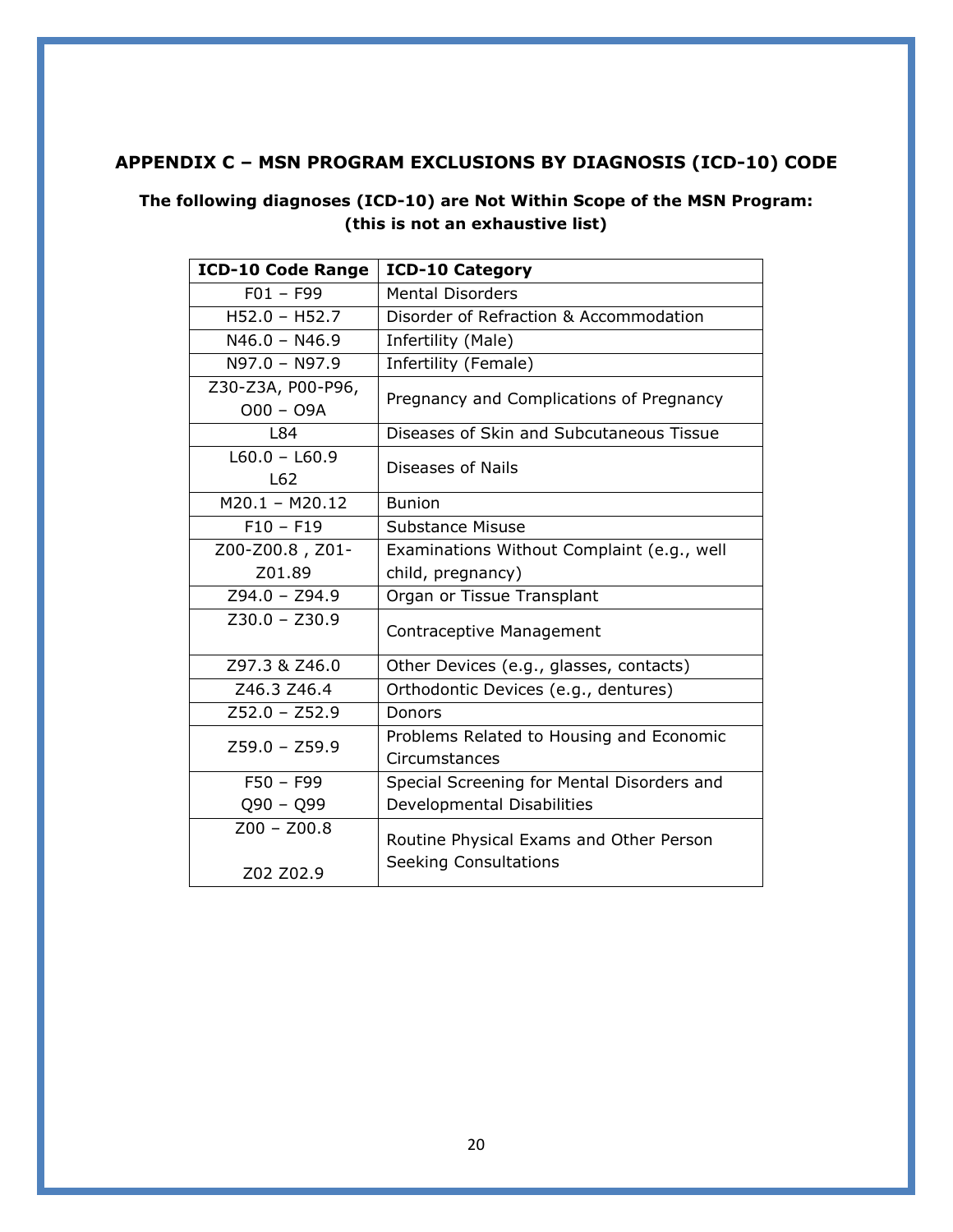## **APPENDIX D – MSN PROGRAM EXCLUSIONS BY PROCEDURE CODES (CPT)**

#### **The following Procedure Codes (CPT) are Not Within the Scope of the MSN Program:**

When referencing the procedure codes below, please defer to Appendix B for exceptions to the codes below that may be eligible for reimbursement under the MSN Program.

|       | <b>Beg Cpt End Cpt</b> | <b>Code Category</b>           |
|-------|------------------------|--------------------------------|
| 11055 | 11721                  | All Podiatry Services          |
| 11920 | 11971                  | <b>Cosmetic Procedure</b>      |
| 58555 | 58565                  | Sterilization w/Birth Control  |
| 15775 | 15839                  | <b>Cosmetic Procedure</b>      |
| 30400 | 30630                  | <b>Cosmetic Procedure</b>      |
| 15819 | 15839                  | <b>Cosmetic Procedure</b>      |
| 19316 | 19396                  | <b>Cosmetic Procedure</b>      |
| 15876 | 15879                  | Cosmetic Procedure             |
| 17110 | 17111                  | <b>Plantar Wart</b>            |
| 30150 | 30160                  | <b>Cosmetic Procedure</b>      |
| 32850 | 32856                  | Transplant-Lung                |
| 33927 | 33945                  | Transplant-Heart               |
| 45560 | 45560                  | Elective A&P Repair            |
| 47133 | 47147                  | Transplant-Liver               |
| 48550 | 48999                  | <b>Transplant Pancreas</b>     |
| 49525 | 49525                  | Hernia Repair                  |
| 50300 | 50380                  | Transplant-Renal               |
| 55250 | 55250                  | Vasectomy                      |
| 57170 | 57170                  | Diaphragm/Cervical Cap Fitting |
| 57200 | 57289                  | Repair Colporrhaphy            |
| 58300 | 58301                  | Intra-uterine Device (IUD)     |
| 58600 | 58615                  | Tubal Ligation/Occlusion       |
| 58970 | 58976                  | In Vitro Fertilization         |
| 59000 | 59899                  | Pregnancy                      |
| 65710 | 65755                  | Transplant-Cornea              |
| 65771 | 65771                  | Radial Keratotomy              |
| 69090 | 69090                  | Ear Piercing                   |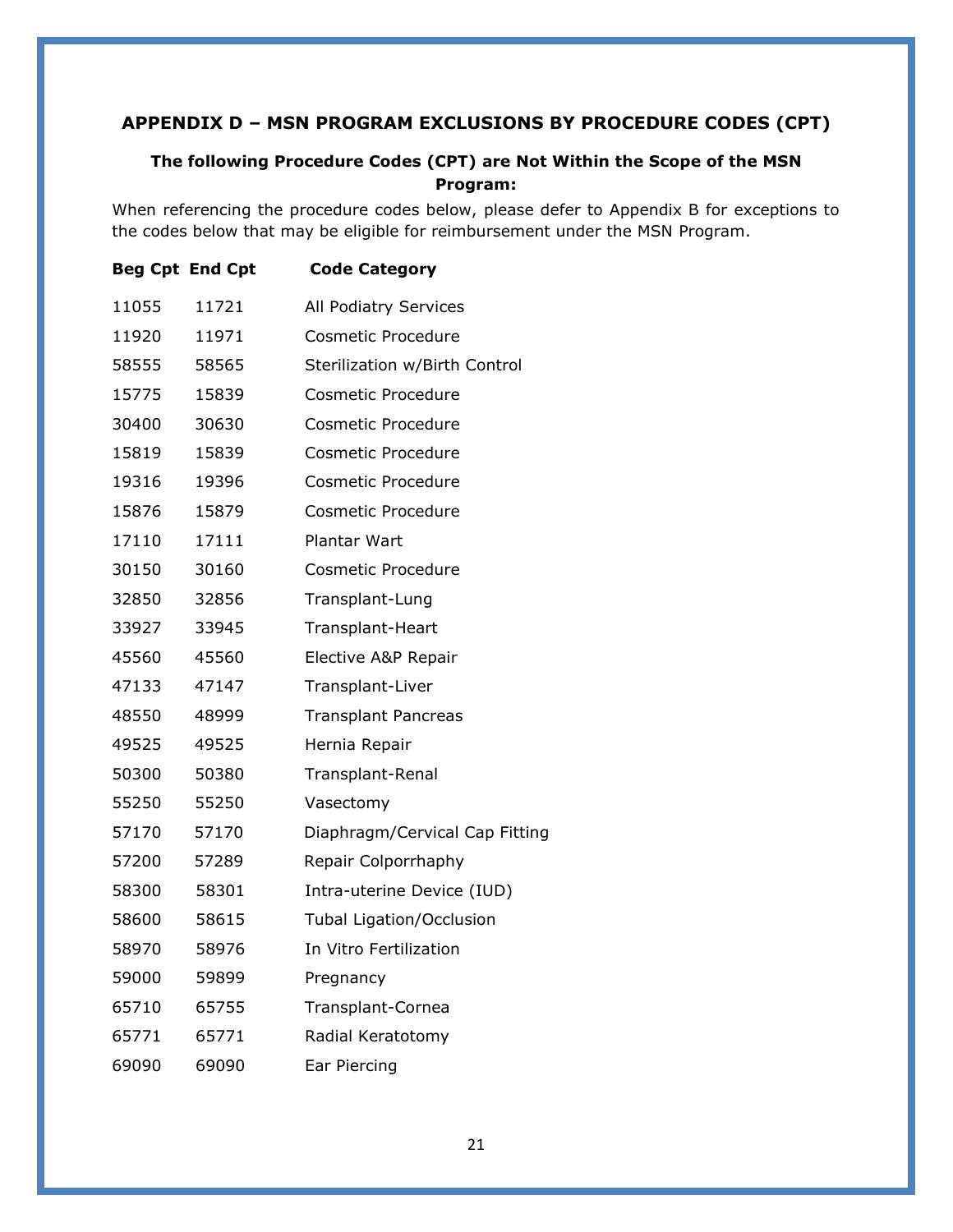## **APPENDIX D – MSN PROGRAM EXCLUSIONS BY PROCEDURE (CPT) CODES (continued)**

|         | <b>Beg Cpt End Cpt</b> | <b>Code Category</b>             |
|---------|------------------------|----------------------------------|
| 98940   | 98943                  | All Chiropractic Services        |
| 90785   | 90785                  | <b>Mental Health</b>             |
| 90791   | 90792                  | <b>Mental Health</b>             |
| 90832   | 90899                  | <b>Mental Health</b>             |
| 92550   | 92596                  | <b>Audiometry Screening</b>      |
| 95115   | 95199                  | Immunotherapy                    |
| 97010   | 97010                  | Physical Therapy Hot Packs       |
| 97035   | 97035                  | Physical Therapy Ultrasound      |
| 97124   | 97124                  | Physical Therapy Massage         |
| 97810   | 97814                  | Acupuncture                      |
| 98940   | 98943                  | All Chiropractic                 |
| 99324   | 99337                  | Physician Service Long Term Care |
| 99381   | 99397                  | Routine Physical Exam            |
| 99408   | 99412                  | <b>Substance Misuse</b>          |
| 99500   | 99509                  | Home Health                      |
| A0080   | A0210                  | Non-Emergency Transport          |
| A4261   | A4261                  | Sterilization w/Birth Control    |
| A4266   | A4269                  | Sterilization w/Birth Control    |
| D0120   | D0120                  | Routine Dental Exam              |
| G0155   | G0162                  | Home Health Hospice              |
| G0396   | G0397                  | Substance Misuse                 |
| J7300   | J7306                  | Sterilization w/Birth Control    |
| S5100   | S5101                  | <b>Adult Day Care</b>            |
| S9434   | S9435                  | <b>Food Supplements</b>          |
| V2020   | V2799                  | <b>Vision Services</b>           |
| V5000   | V5999                  | <b>Hearing Aids</b>              |
| Various |                        | <b>HIV Medications</b>           |

## **Beg Rev End Rev Code Category**

| 100 | 999. | Extended or Long-Term Care Facility      |
|-----|------|------------------------------------------|
| 990 | 999  | Personal Convenience Items for Inpatient |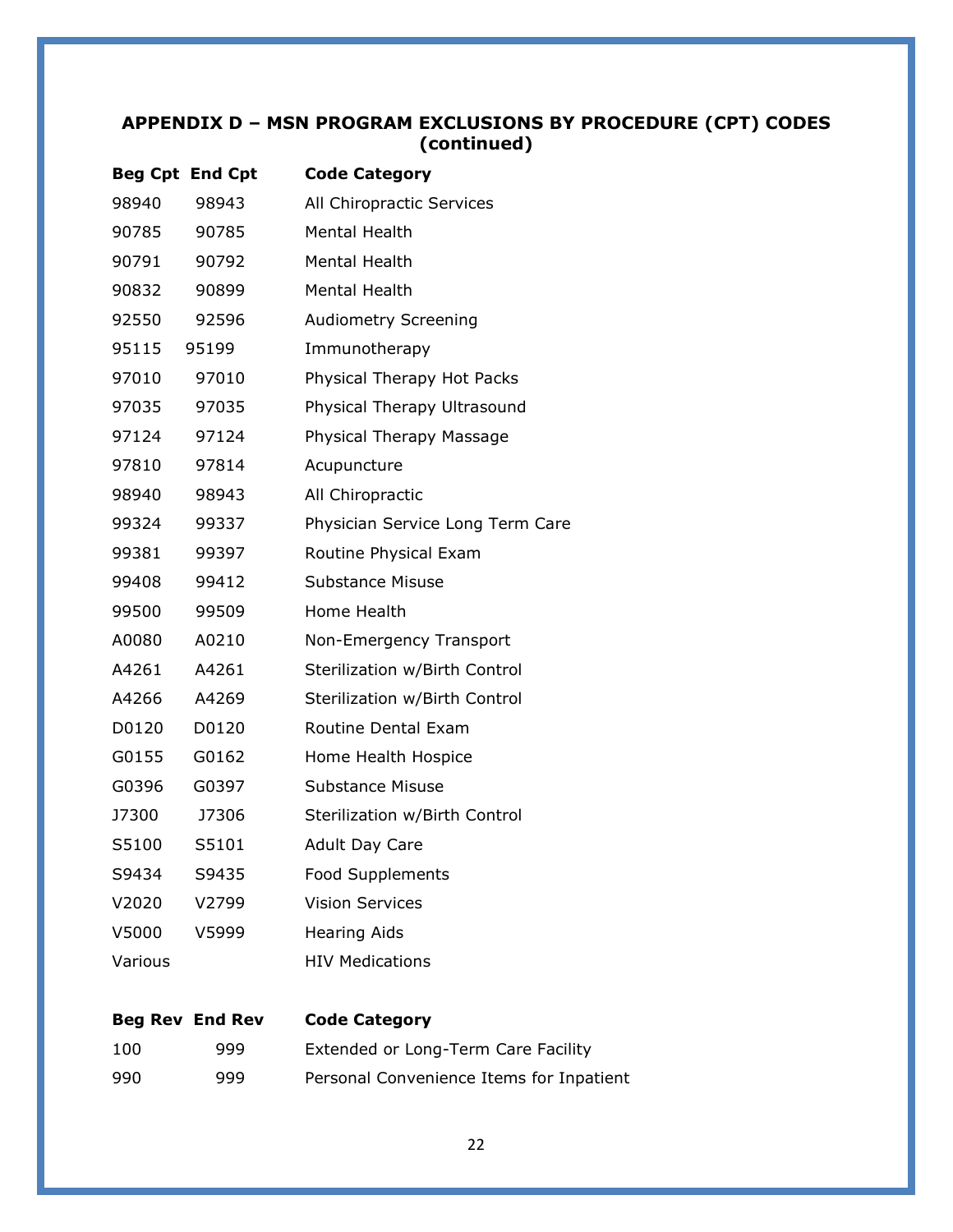### **APPENDIX E – MSN PROGRAM CONTRACTED CLINICS BY CITY**

All MSN Enrollees are assigned to a community clinic for necessary follow-up care during their enrollment period. The community clinic will work with the MSN CCU to coordinate any necessary specialty referrals.

| <b>MSN Clinic Resource Name</b>                          | <b>Address</b>                       | <b>City</b>            | <b>Phone</b>       |
|----------------------------------------------------------|--------------------------------------|------------------------|--------------------|
| Alta Med Healthcare Services                             | 1814 West Lincoln Avenue             | Anaheim                | (888) 499-9303     |
| Central City Community Health<br>Center - Anaheim        | 2237 West Ball Road                  | Anaheim                | (714) 490-2750     |
| Hurtt Family Health Clinic                               | 947 S. Anaheim Boulevard, Suite 260  | Anaheim                | $(714)$ 247-0300   |
| UCI Health Family Health Center                          | 300 W. Carl Karcher Way              | Anaheim                | (657) 282-6355     |
| Korean Community Services (KCS)<br><b>Health Center</b>  | 7212 Orangethorpe Avenue, Suite 9A   | <b>Buena Park</b>      | (714) 503-6550     |
| Share Our Selves                                         | 1550 Superior Avenue                 | Costa Mesa             | $(949)$ 270-2100   |
| Families Together of Orange<br>County                    | 24582 Del Prado Avenue, #H           | Dana Point             | (714) 665-9890     |
| North Orange County Regional<br><b>Health Foundation</b> | 901 West Orangethorpe Avenue         | Fullerton              | $(714)$ 441-0411   |
| Sierra Health Center                                     | 501 South Brookhurst Road            | Fullerton              | (714) 870-0717     |
| St. Jude Neighborhood Health<br>Center                   | 731 South Highland Avenue            | Fullerton              | $(714)$ 446-5100   |
| Alta Med Healthcare Services                             | 12751 Harbor Boulevard               | Garden Grove           | (888) 499-9303     |
| Nhan Hoa Comprehensive Health<br>Center                  | 7761 Garden Grove Boulevard          | Garden Grove           | (714) 898-8888     |
| Southland Integrated Services                            | 9862 Chapman Avenue, Suite B         | Garden Grove           | $(714) 620 - 7001$ |
| Central City Community Health<br>Center- Garden Grove    | 12511 Brookhurst Street              | Garden Grove           | $(714) 654 - 7176$ |
| Families Together of Orange<br>County                    | 9918 W. Katella Avenue               | Garden Grove           | (714) 665-9890     |
| Alta Med Healthcare Services                             | 8041 Newman Avenue                   | Huntington Beach       | (888) 499-9303     |
| Friends of Family                                        | 501 South Idaho Street, Suite 190    | La Habra               | (562) 690-0400     |
| Vista Community Clinic: The Gary<br>Center               | 201 S. Harbor Boulevard              | La Habra               | $(562)$ 264-6000   |
| Laguna Beach Community Clinic                            | 362 Third Street                     | Laguna Beach           | (949) 494-0761     |
| <b>Share Our Selves</b>                                  | 307 Placentia Avenue, Suite 107      | Newport Beach          | (949) 270-2100     |
| Share Our Selves                                         | 1 Purpose Drive                      | Lake Forest            | (949) 270-2100     |
| Celebrating Life Community Health<br>Center              | 27800 Medical Center Road            | Mission Viejo          | (949) 364-3532     |
| Alta Med Healthcare Services                             | 4010 East Chapman Avenue             | Orange                 | (888) 499-9303     |
| Center for Inherited Blood<br><b>Disorders</b>           | 1010 West La Veta Avenue, Suite 670  | Orange                 | $(714)$ 221-1200   |
| Camino Health Center                                     | 30300 Camino Capistrano              | San Juan<br>Capistrano | (949) 240-2272     |
| Alta Med Healthcare Services                             | 1400 North Main Street               | Santa Ana              | (888) 499-9303     |
| Alta Med Healthcare Services                             | 2720 South Bristol Street, Suite 110 | Santa Ana              | (888) 499-9303     |
| El Sol Wellness Center                                   | 1014 North Broadway                  | Santa Ana              | (949) 270-2100     |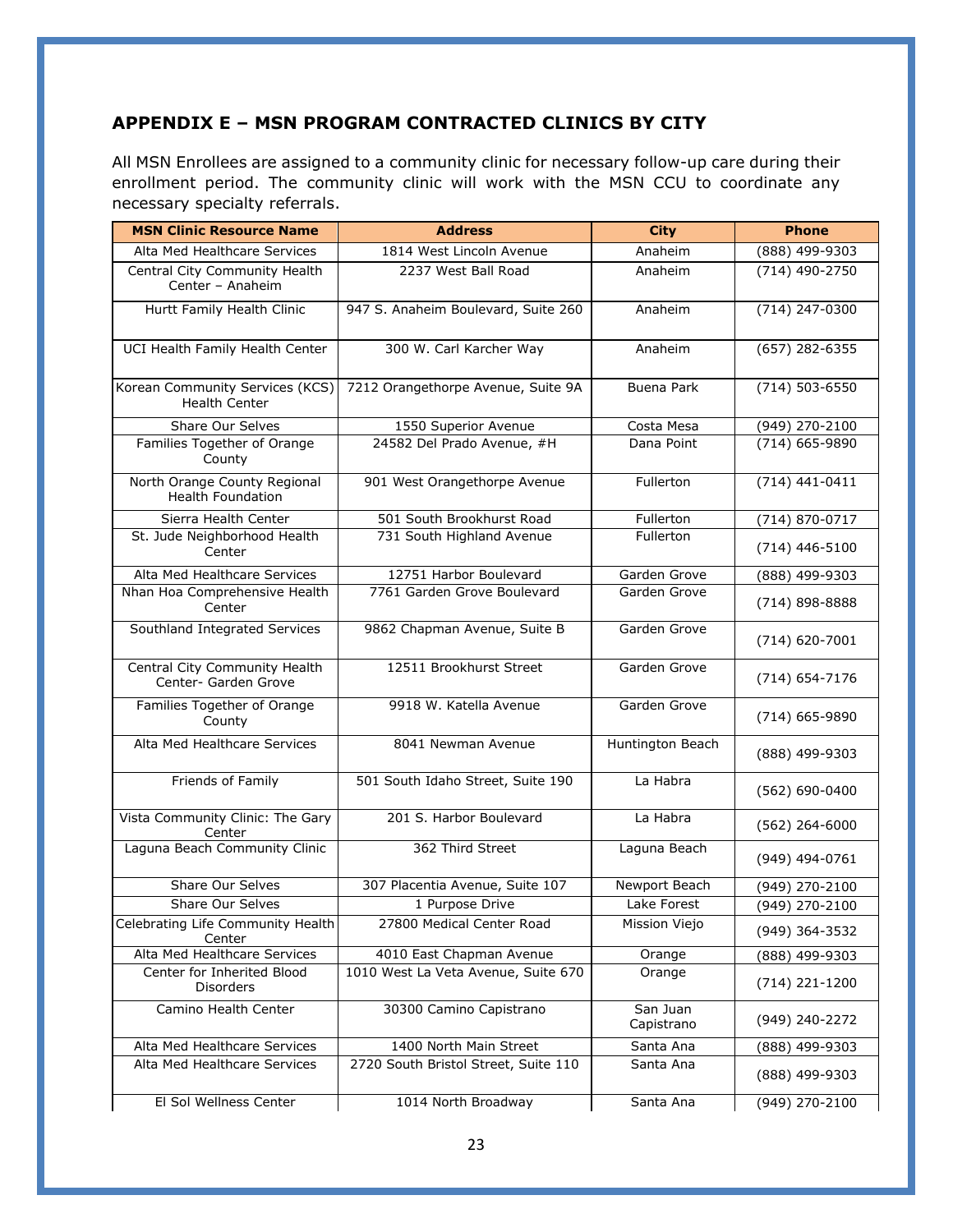| <b>MSN Clinic Resource Name</b>                       | <b>Address</b>                    | <b>City</b> | <b>Phone</b>     |
|-------------------------------------------------------|-----------------------------------|-------------|------------------|
| Serve the People                                      | 1206 East 17th Street, Suite 101  | Santa Ana   | $(714)$ 352-2911 |
| Hurtt Family Health Clinic                            | 1100 North Tustin Avenue, Suite A | Santa Ana   | (714) 247-0300   |
| UCI Health Family Health Center                       | 800 N. Main Street                | Santa Ana   | $(657)$ 282-6355 |
| Central City Community Health<br>Center - Stanton     | 12116 Beach Boulevard             | Stanton     | (714) 898-2222   |
| Livingstone                                           | 12362 Beach Boulevard, Suite 10   | Stanton     | (714) 248-9500   |
| Families Together of Orange<br>County                 | 661 West First Street, Suite G    | Tustin      | $(714)$ 665-9890 |
| Orange County Rescue Mission<br>(Hurtt Family Clinic) | One Hope Drive                    | Tustin      | $(714)$ 247-0300 |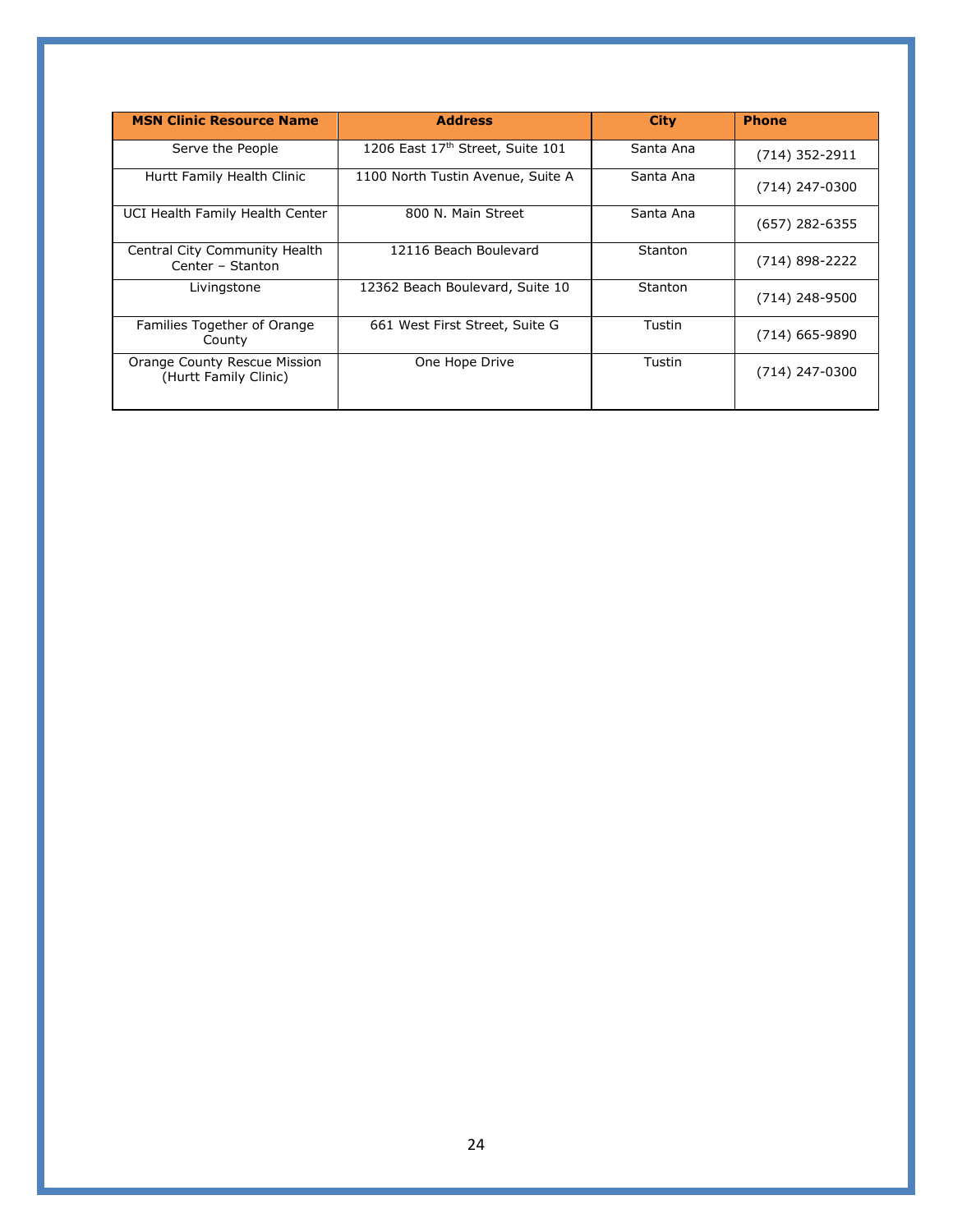## **APPENDIX F – MSN PROGRAM NETWORK HOSPITALS BY CITY**

MSN Network Hospitals provide emergency and scheduled inpatient and outpatient services to MSN enrollees.

| <b>MSN Network Hospital</b><br><b>Resource Name</b>     | <b>Address</b>               | <b>City</b>      | <b>Phone</b>       |
|---------------------------------------------------------|------------------------------|------------------|--------------------|
| Kaiser Foundation Hospitals                             | 3440 E. La Palma             | Anaheim          | (714) 644-2000     |
| Anaheim Global Medical Center                           | 1025 S. Anaheim Boulevard    | Anaheim          | $(714) 533 - 6220$ |
| Anaheim Regional Medical<br>Center                      | 1111 W. La Palma Avenue      | Anaheim          | (714) 999-6161     |
| West Anaheim Medical Center                             | 3033 W. Orange Avenue        | Anaheim          | (714) 827-3000     |
| Fountain Valley Regional<br>Hospital & Medical Center   | 17100 Euclid Street          | Fountain Valley  | (714) 966-7200     |
| Orange Coast Memorial Medical<br>Center                 | 9920 Talbert Avenue          | Fountain Valley  | (714) 378-7000     |
| St. Jude Medical Center                                 | 101 E. Valencia Mesa Drive   | Fullerton        | (714) 871-3280     |
| Garden Grove Hospital &<br><b>Medical Center</b>        | 12601 Garden Grove Boulevard | Fullerton        | (714) 537-5160     |
| Huntington Beach Hospital                               | 17772 Beach Boulevard        | Huntington Beach | (714) 843-5000     |
| Kaiser Foundation Hospitals                             | 6640 Alton Parkway           | Irvine           | (949) 932-5000     |
| Hoag Memorial Hospital - Irvine<br>Campus               | 16200 Sand Canyon Avenue     | Irvine           | (949) 517-3167     |
| La Palma Intercommunity<br>Hospital                     | 7901 Walker Street           | La Palma         | (714) 670-7400     |
| Mission Hospital - Laguna<br>Beach                      | 31872 Coast Highway          | Laguna Beach     | (949) 499-1311     |
| Saddleback Memorial<br>Medical Center - Laguna<br>Hills | 24451 Health Center Drive    | Laguna Hills     | (949) 837-4500     |
| Long Beach Memorial                                     | 2801 Atlantic Avenue         | Long Beach       | (562) 933-2000     |
| Los Alamitos Medical Center                             | 3751 Katella Avenue          | Los Alamitos     | (562) 799-3116     |
| Mission Hospital Regional<br><b>Medical Center</b>      | 27700 Medical Center Road    | Mission Viejo    | (949) 364-1400     |
| Hoag Memorial Hospital<br>Presbyterian                  | One Hospital Drive           | Newport Beach    | (949) 517-3167     |
| Chapman Global Medical<br>Center                        | 2601 E. Chapman Avenue       | Orange           | $(714)$ 633-0011   |
| St. Joseph Hospital - Orange                            | 1100 W. Stewart Drive        | Orange           | (714) 633-9111     |
| Placentia Linda Hospital                                | 1301 North Rose Drive        | Placentia        | 714) 993-2000      |
| Saddleback Memorial<br>Medical Center - San<br>Clemente | 654 Camino De Los Mares      | San Clemente     | (949) 496-1122     |
| <b>Orange County Global</b><br><b>Medical Center</b>    | 1001 N. Tustin Avenue        | Santa Ana        | (714) 953-3409     |
| South Coast Global Medical<br>Center                    | 2701 Bristol Street          | Santa Ana        | $(714) 754 - 5558$ |
| Foothill Regional Medical<br>Center                     | 14662 Newport Avenue         | Tustin           | (714) 619-7700     |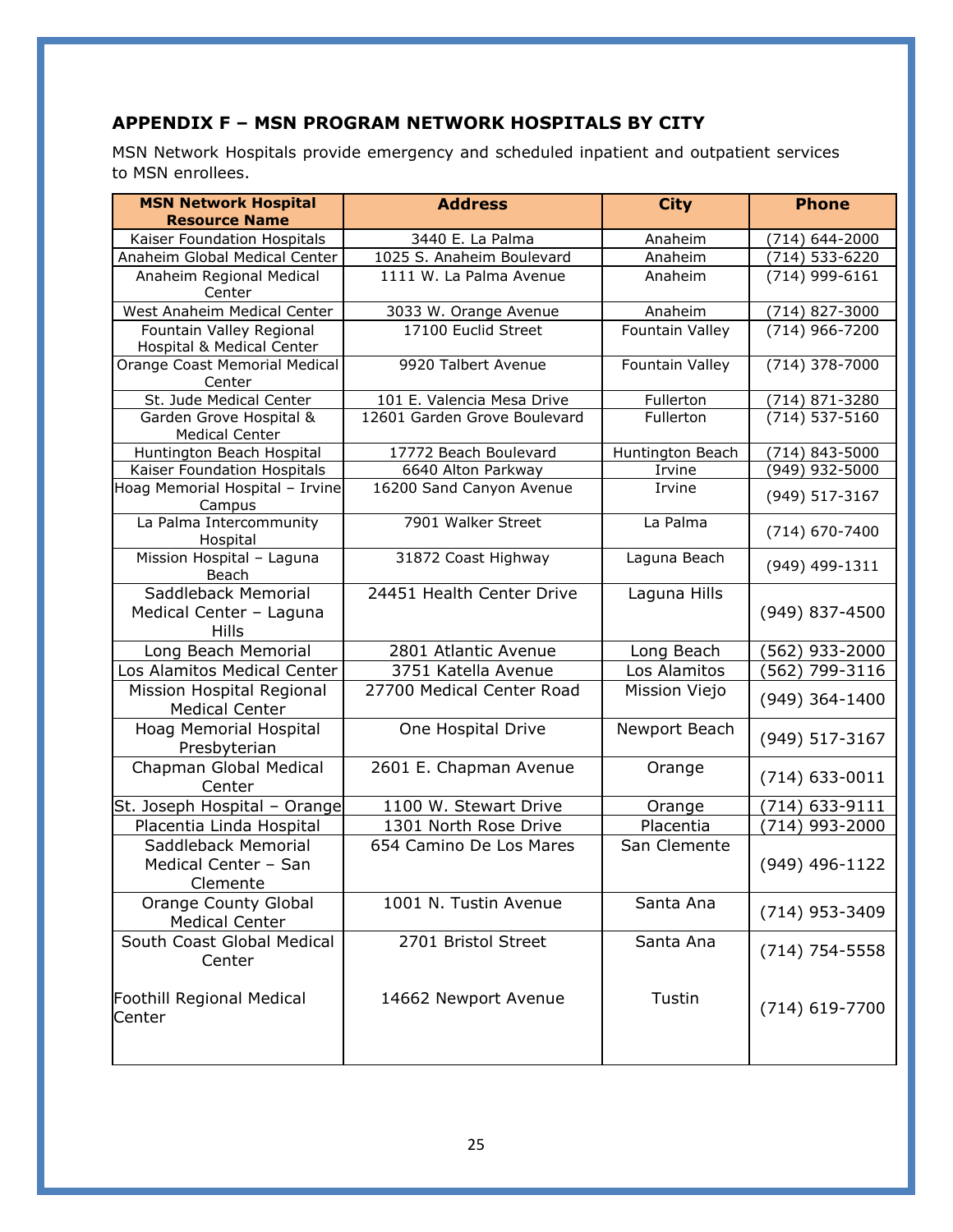### **APPENDIX G – USE OF CRITICAL CARE CODES (99291 – 99292)**

Critical care is defined as the direct delivery by a physician(s) medical care for a critically ill or critically injured patient. A critical illness or injury acutely impairs one or more vital organs such that there is a high probability of imminent or life-threatening deterioration in the patient's condition.

Critical care involves high complexity decision making to assess, manipulate and support vital system function(s) to treat single or multiple vital organ system failure and/or prevent further lifethreatening deterioration of the patient's condition.

Examples of vital organ system failure include, but are not limited to: central nervous system failure, circulatory failure, shock, renal, hepatic, metabolic, and/or respiratory failure. Although critical care typically requires interpretation of multiple physiological parameters and/or application of advanced technologies, critical care may be provided in life threatening situations when these elements are not present.

MSN will pay for critical care services reported with CPT codes 99291 and 99292 when the illness or injury AND the treatment provided meet the above requirements. Participating MSN hospitals should submit critical care claims as paper claim using the UB04 claim form AND include all pertinent notes.

Critical care claims without substantiating documentation will be automatically "down-coded" to a standard emergency room visit code.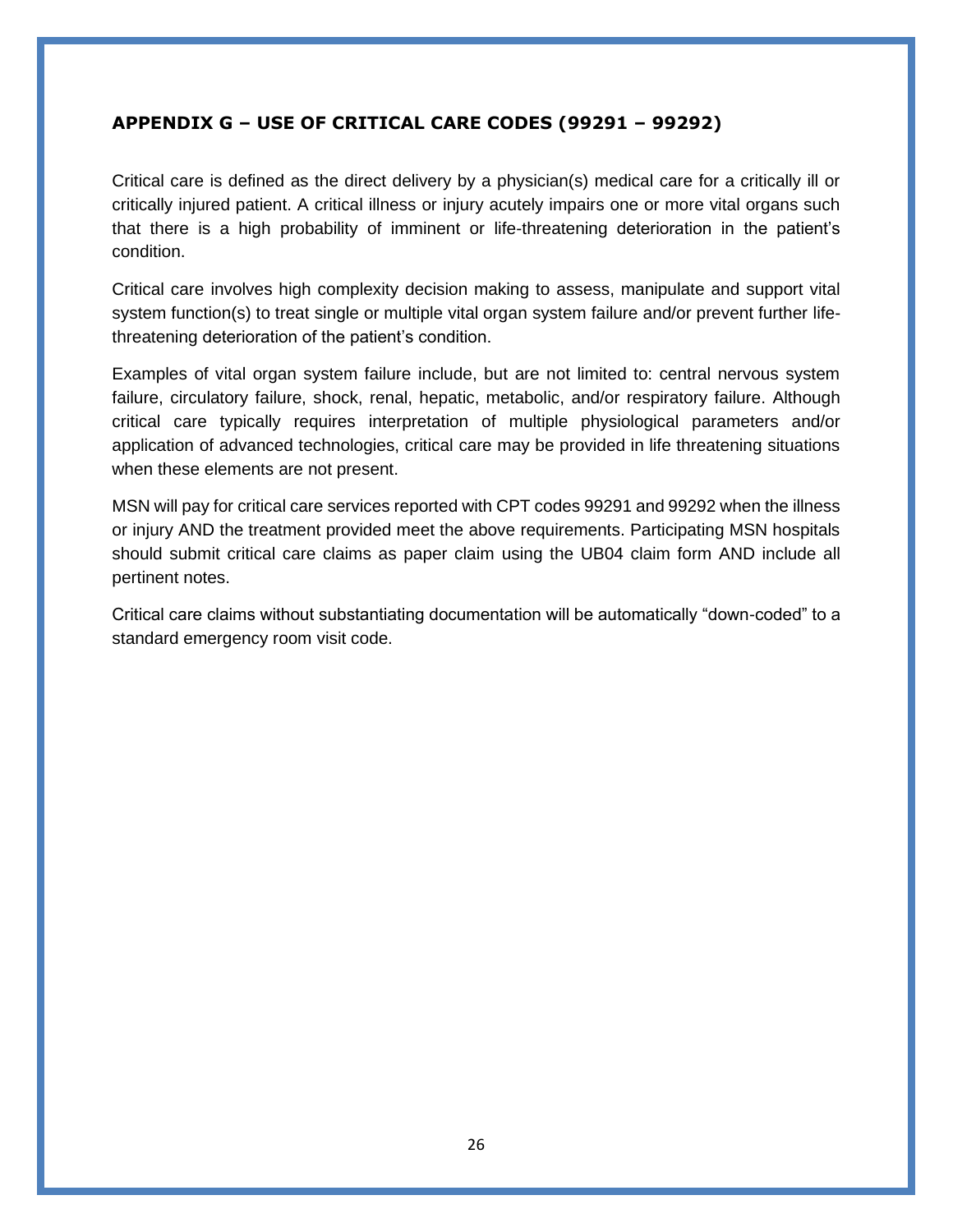## **APPENDIX H – PERMANENT RESIDENTS UNDER COLOR OF LAW (PRUCOL)**

Noncitizens who are PRUCOL may include, but are not limited to:

- Refugees, asylees, and persons granted withholding of deportation or removal.
- Parolees and Cuban/Haitian entrants.
- Conditional entrants.
- Lawful temporary residents under the amnesty programs.
- Persons granted deferred action status.
- Persons granted deferred enforced departure (DED).
- Persons granted Family Unity.
- Applications for adjustment of status who are immediate relatives of US citizens.
- Persons under an order of supervision.
- Persons granted stays of deportation or removal.
- Noncitizens who have continuously resided in the US since before January 1, 1972.
- Certain battered immigrants, parents of battered children.
- Citizens of Micronesia, the Marshall Islands, or Palau.
- Persons granted K, S, U or V status.
- Victims of trafficking.
- Persons granted voluntary departure.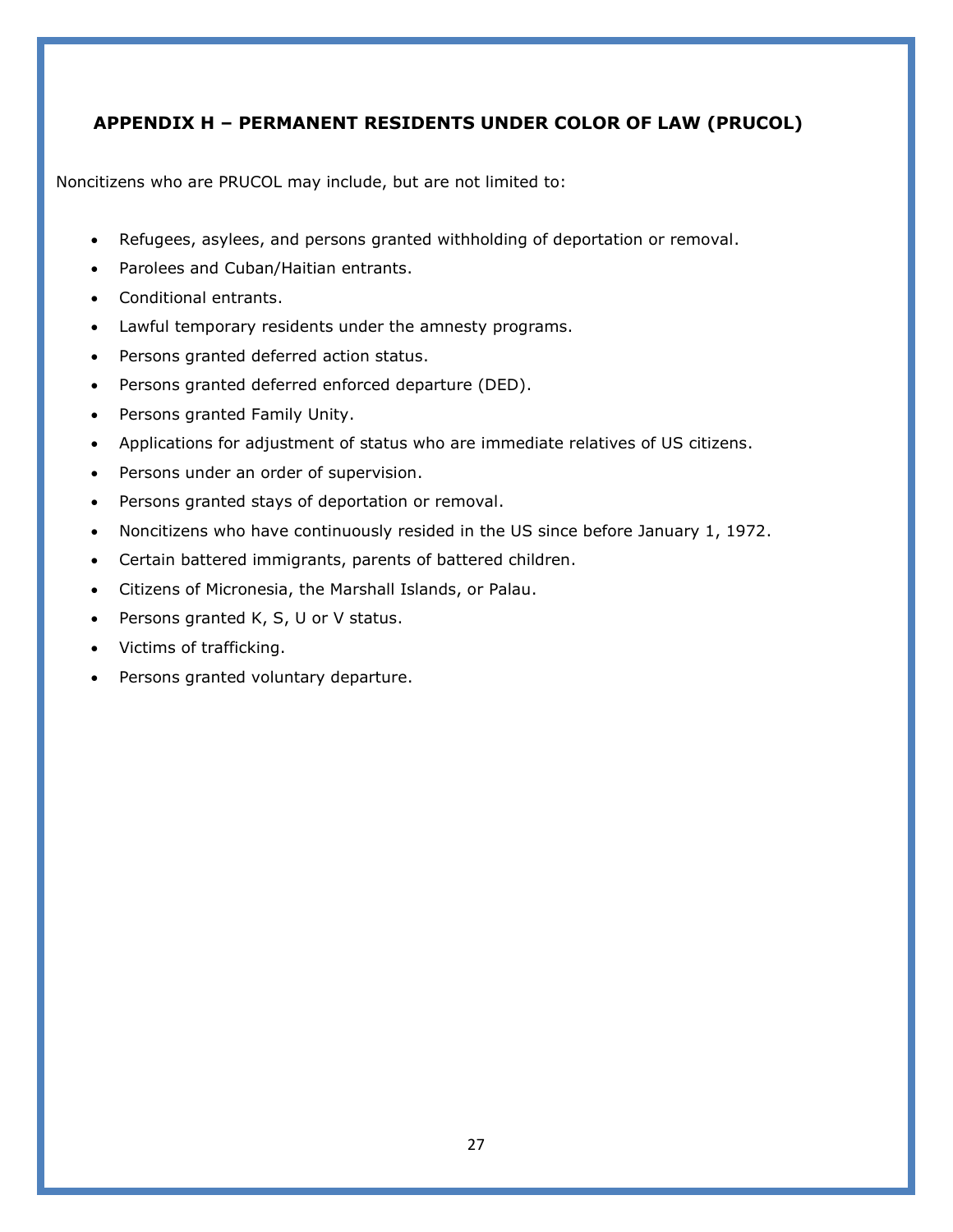### **APPENDIX I – OUT-OF-AREA PROVIDERS AND REIMBURSEMENT**

The MSN Program may provide reimbursement for emergency services and necessary poststabilization care provided to MSN enrollees outside of Orange County, California. MSN requests that your hospital notify the MSN Care Coordination Unit at (714) 834-3557 within 72 hours of the initial encounter.

While notification for emergency services is not mandatory, this will allow for the issuance of any needed authorizations, transfer and/or discharge planning for the MSN enrollee. Face sheets and clinical documentation can be faxed to MSN at (714) 564-0432 or MSNrightfax@ochca.com. Upon notification, CCU will issue an authorization number. This number should be included on all claims (hospital, physician and ancillary) relating to the episode of care.

Any Out-of-Area provider seeking reimbursement must complete the MSN Registration process and agree to the MSN Conditions of Participation and the terms and conditions of the MSN Fiscal Intermediary Agreement. Registration can be done online at **<https://ochca.amm.cc/register.aspx>**. If you need assistance with registering, please contact Advanced Medical Management at (800) 206-6591 during normal business hours.

Reimbursement rates for non-contract providers are set forth in the MSN Fiscal Intermediary Agreement and is available for download at [www.ochealthinfo.com.](http://www.ochealthinfo.com/)

Out-of-Area Hospitals

**Non-Contract Hospital Reimbursement Rates**

Inpatient Rate: 45% of the lowest CalOptima rate for Orange County hospitals.

Outpatient/ED Services Interim Rate: 45% of CalOptima Fee-For-Service rates by CPT code.

Implantable Devices: 70% of the invoice cost for implantable devices. Must include copy of the implant invoice with your claim.

Out-of-Area Physicians

**Out-of-Area Physician Reimbursement Rates**

Reimbursement: 95% of CalOptima Fee-For-Service rates by CPT code.

Please note the MSN Program covers only urgent and emergent medical services necessary to prevent the loss of life, limb and to prevent permanent disability.

MSN Provider Relations is available to answer any additional questions you may have. Please contact them at (714) 834-3557.